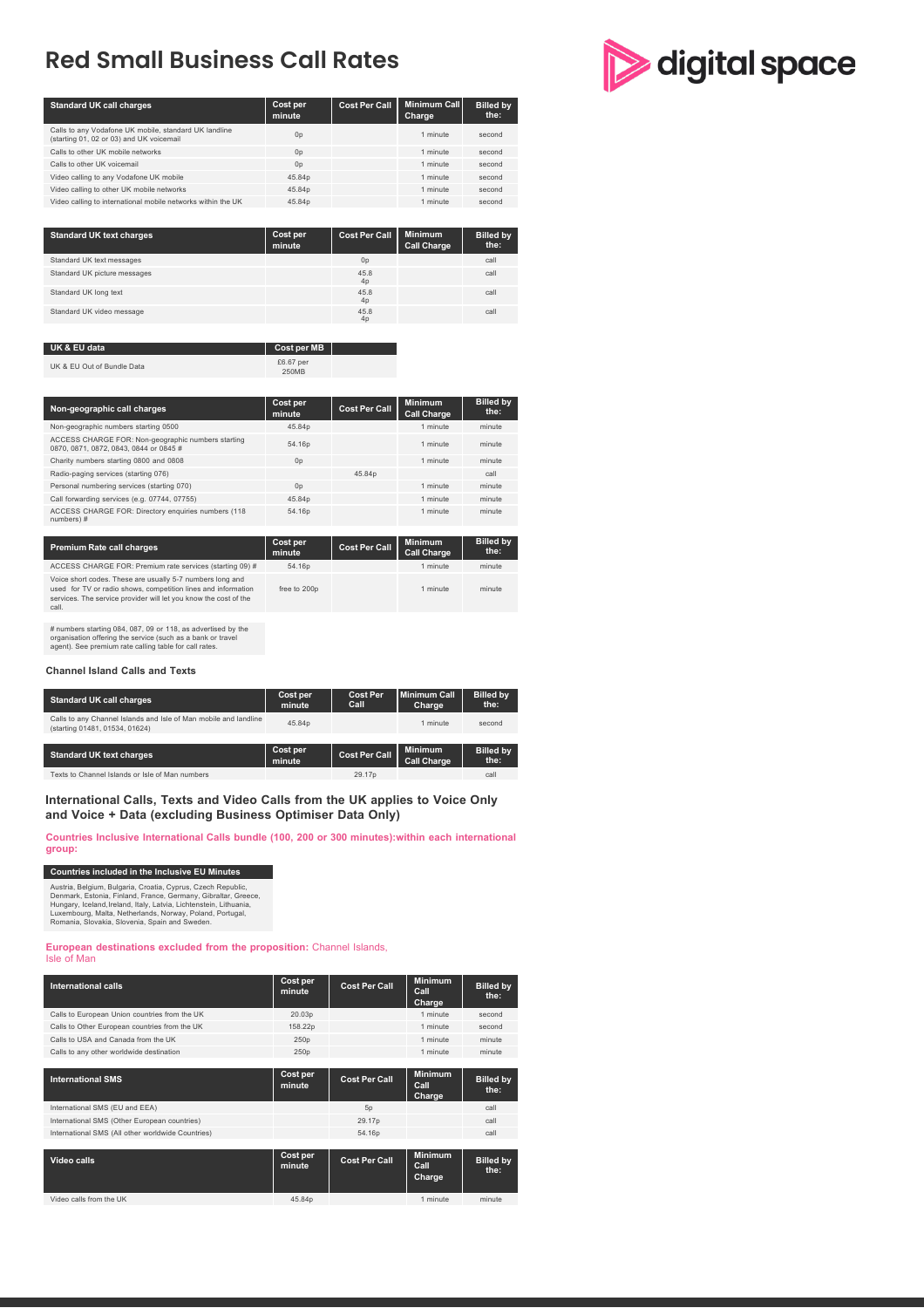### **Countries within each international group:**

**Countries for Inclusive EU Minutes:** Austria, Belgium, Bulgaria, Croatia, Cyprus (excluding Turkish<br>esctor),Czech Rep, Denmark, Estonia, Faroe Islands ,Finland,<br>France, French Territories<br>France, French Territories<br>(PrenchGuiana/Guadeloupe/Martinique/Mayotte/

#### **Countries in EU and EEA:**

Andorra, Monaco, San Marino, Switzerland, Turkey (including Turkish sector of Cyprus)

**Other Worldwide Countries:**

All other countries

**Vodafone International**

# **VF International Band <sup>1</sup> Rate to Landlines Rate to Mobiles** Canada, China, USA 5p 5p **VF International Band <sup>2</sup> Rate to Landlines Rate to Mobiles** Albania, Andorra, Australia, Austria, Bangladesh, Belgium, Bosnia<br>and Herzegovina, Bulgaria, Croatia, Cyprus, Czech Republic,<br>Demmark, Estonia, Faroe Islands, Finland, France, FYR Macedonia,<br>Germary, Gibrallar, Greece, Hon 5p 15p **VF International Band <sup>3</sup> Rate to Landlines Rate to Mobiles** Argentina, Bahamas, Bermuda, Brazil, Egypt, Ghana, Iraq, Israel,<br>Jamaica,Kenya, Korea South, Kuwait, Lebanon, Malaysia,<br>Pakistan, Philippines, Saudi Arabia, Sri Lanka, Taiwan, Trinidad<br>and Tobago, Ukraine, United Arab Emir 10p 20p **VF** International Band 4 **Rate to**<br> **Rate to**<br> **Landlines Landlines Rate to Mobiles** All other countries, excluding Cuba, the Channel Islands and Isle of Man (these are not included in Vodafone International). 30p 30p

**Excluded countries**

Cuba, the Channel Islands and Isle of Man

#### **Travelling and Using Devices Abroad**

| <b>Destination</b> | <b>Daily</b><br>Charge | <b>Making calls in</b><br><b>Europe and</b><br>back to the UK             | <b>Making</b><br>calls From<br><b>Europeto</b><br><b>USA and</b><br>Canada | <b>Making</b><br>calls From<br>Europeto<br>Rest of<br>World | <b>Receiving calls</b><br>andtexts In<br><b>Europe (nodaily</b><br>Charge will<br>apply) + | Roamed<br>SMS in<br><b>Europe and</b><br>back to the<br><b>UK</b>          | Roamed<br><b>SMSto</b><br><b>RoW</b> | Roaming<br><b>GPRS</b>                                                     |
|--------------------|------------------------|---------------------------------------------------------------------------|----------------------------------------------------------------------------|-------------------------------------------------------------|--------------------------------------------------------------------------------------------|----------------------------------------------------------------------------|--------------------------------------|----------------------------------------------------------------------------|
| Roam-Free          | £0.00                  | Usage taken from<br>inclusive UK<br>allowance, or charged<br>at home rate | 250p                                                                       | 250p                                                        | 0 <sub>p</sub>                                                                             | Usage taken<br>from inclusive<br>UK allowance.<br>orcharged at<br>homerate | 54.16p                               | Usage taken<br>from inclusive<br>UK allowance,<br>orcharged at<br>homerate |
| Roam-Further       | £5.00                  | Usage taken from<br>inclusive UK<br>allowance, or charged<br>at home rate | 250p                                                                       | 250p                                                        | 0 <sub>p</sub>                                                                             | Usage taken<br>from inclusive<br>UK allowance.<br>orcharged at<br>homerate | 54.16p                               | Usage taken<br>from inclusive<br>UK allowance.<br>orcharged at<br>homerate |

**+ Premium texts not included**

| <b>Destination</b>   | <b>Daily</b><br>Charge | Making calls in<br>Zoneand back to<br>the UK | <b>Making</b><br>calls to the<br><b>Europe</b><br><b>Zones</b> | <b>Making</b><br>callsto<br>other<br>Country | <b>Receiving Calls</b> | Roamed<br><b>SMS</b> | Roaming<br><b>GPRS</b> |
|----------------------|------------------------|----------------------------------------------|----------------------------------------------------------------|----------------------------------------------|------------------------|----------------------|------------------------|
| Rest of World Zone 1 | £0.00                  | 50p                                          | 125p                                                           | 167p                                         | 30 <sub>p</sub>        | 7 <sub>D</sub>       | 10p per MB             |
| Rest of World Zone 2 | £0.00                  | 100p                                         | 125p                                                           | 167p                                         | 60 <sub>p</sub>        | 25p                  | 50p per MB             |
| Rest of World Zone 3 | £0.00                  | 200p                                         | 200p                                                           | 200 <sub>D</sub>                             | 130 <sub>D</sub>       | 50 <sub>D</sub>      | 150p per MB            |
| Rest of World Zone 4 | £0.00                  | 200p                                         | 200p                                                           | 200p                                         | 150p                   | 50 <sub>p</sub>      | 600p per MB            |

| <b>Roaming MMS</b>   | <b>Standard</b><br>UK text<br>messages | <b>Standard UK</b><br>picture<br>messages | <b>Standard UK</b><br>long text | <b>Standard</b><br>UK video<br>message | Billed by the: |
|----------------------|----------------------------------------|-------------------------------------------|---------------------------------|----------------------------------------|----------------|
| Roam-Free            | 29.17p                                 | 45.8p                                     | 45.8p                           | 45.8p                                  | call           |
| Roam-Further         | 29.17p                                 | 45.8p                                     | 45.8p                           | 45.8p                                  | call           |
| Rest of World Zone 1 | 7p                                     | 45.8p                                     | 45.8p                           | 45.8p                                  | call           |
| Rest of World Zone 2 | 25p                                    | 45.8p                                     | 45.8p                           | 45.8p                                  | call           |
| Rest of World Zone 3 | 50p                                    | 45.8p                                     | 45.8p                           | 45.8p                                  | call           |
| Rest of World Zone 4 | 50 <sub>D</sub>                        | 45.8p                                     | 45.8p                           | 45.8p                                  | call           |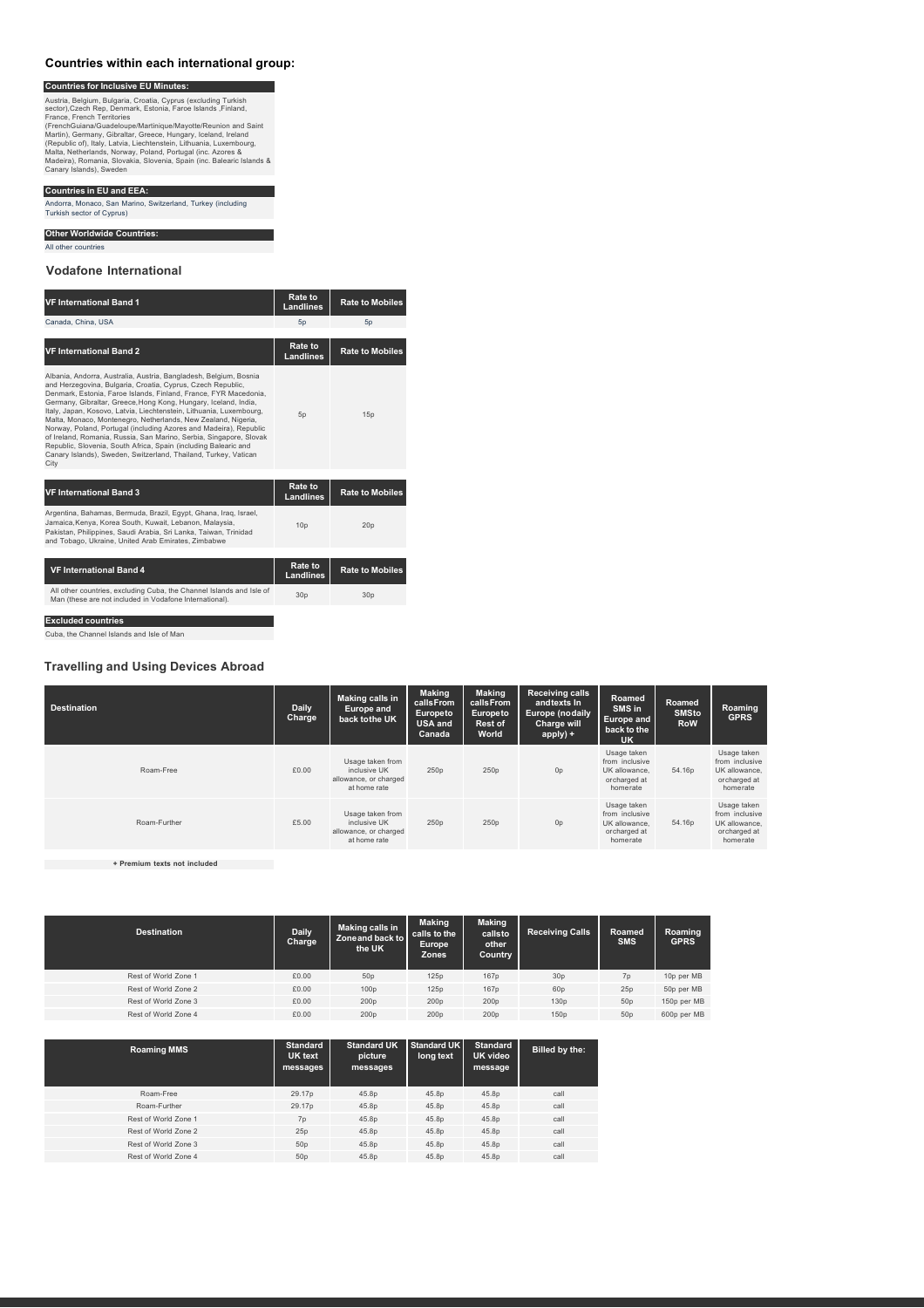| <b>Destination</b> | <b>Minimum</b><br>Call<br>Charge | Billed by the:                              | <b>Minimum</b><br>Call<br>Charge | <b>Billed by</b><br>the:             | <b>Minimum Call</b><br>Charge | <b>Billed</b><br>by the: |
|--------------------|----------------------------------|---------------------------------------------|----------------------------------|--------------------------------------|-------------------------------|--------------------------|
|                    |                                  | Outbound Calls - to UK and<br><b>Europe</b> |                                  | Outbound Calls - USA,<br>Canada& RoW | <b>Incoming Calls</b>         |                          |
| Roam-Free          | minute                           | second                                      | minute                           | minute                               | minute                        | second                   |
| Roam-Further       | minute                           | second                                      | minute                           | minute                               | minute                        | second                   |
|                    |                                  |                                             |                                  |                                      |                               |                          |

+ Premium texts not included

| <b>Destination</b> |                      | <b>Minimum</b><br>Call<br>Charge | Billed by the:        | <b>Minimum</b><br>Call<br>Charge | <b>Billed by</b><br>the: |
|--------------------|----------------------|----------------------------------|-----------------------|----------------------------------|--------------------------|
|                    |                      |                                  | <b>Outbound Calls</b> |                                  | <b>Incoming Calls</b>    |
|                    | Rest of World Zone 1 | minute                           | minute                | 1 minute                         | minute                   |
|                    | Rest of World Zone 2 | minute                           | minute                | 1 minute                         | minute                   |
|                    | Rest of World Zone 3 | minute                           | minute                | 1 minute                         | minute                   |
|                    | Rest of World Zone 4 | minute                           | minute                | 1 minute                         | minute                   |
|                    |                      |                                  |                       |                                  |                          |

# **Red Small Business Roaming Zones**

# **Countries within each Roaming group:**

## **Roam Free (77 countries) Roam Free (48 countries)**

Austria, Azores, Belgium, Bulgaria, Canary Islands, Croatia, Cyprus, Czech Republic, Denmark, Estonia, Faroe Islands, Finland, France (Incl.Corsica), French Guiana, Germany, Gibraltar, Greece, Guadeloupe, Guernsey, Hungary, Iceland, Ireland, Isle of Man, Italy (Incl. Vatican City), Jersey, Kosovo, Latvia, Liechtenstein, Lithuania, Luxembourg, Madeira, Malta, Martinique, Mayotte, Monaco, Netherlands, Norway,Poland, Portugal, Reunion, Romania, Saint Martin, San Marino, Slovakia, Slovenia, Spain (Incl. Balearic Islands), Sweden, Switzerland

Albania, Anguilla, Antigua and Barbuda, Aruba, Australia, Barbados, Bermuda, Bosnia and Herzegovina, British Virgin Islands, Canada, Cayman Islands, Dominica, Ghana, Grenada, Jamaica, Kenya, Lesotho,Mexico, Montserrat, Mozambique, New Zealand, South Africa, St Kittsand Nevis, St Lucia, St Vincent and Grenadines, Trinidad and Tobago, Turkey, Turks and Caicos Islands, United States

# **Roam Further (£5.00 Per Day) with (77 countries in Roam FreeZone)**

Afghanistan, Andorra, Argentina, Armenia, Bahrain, Bangladesh, Bonaire, Brazil, Cambodia, Chile, China, Colombia, Costa Rica, Curacao, "Democratic Republic of the Congo, Dominican Republic, Ecuador, Egypt,El Salvador, Fiji, Georgia, Guatemala, Guyana, Haiti, Honduras, Hong Kong, India, Indonesia, Israel, Japan, Jordan, Kazakhstan, Korea, Kuwait, Laos, Macau, Macedonia, Malaysia, Moldova, Mongolia, Montenegro, Morocco, Myanmar, Nicaragua, Oman, Pakistan, Panama, Papua New Guinea, Paraguay, Peru, Philippines, Puerto Rico, Qatar, Russia, Saba, Samoa, Saudi Arabia, Serbia, Singapore, Sint Eustatius, Sint Maarten, Sri Lanka, Sudan, Suriname, Swaziland, Taiwan, Tanzania, Thailand, Tonga, Ukraine, United Arab Emirates, Uruguay, US Virgin Islands, Uzbekistan, Vanuatu, Vietnam

### **Rest of World Zone 1 with (77 countries in Roam Free Zone)**

Azerbaijan, Bahamas, Benin, Bhutan, Botswana, Brunei Darussalam, Burkina Faso, Cameroon, Central African Republic, Chad, Gabon, Guam, Iran, Iraq, Ivory Coast, Kiribati, Madagascar, Micronesia, Niger, Nigeria, Northern Mariana, Palestinian Territory, Republic of the Congo, Rwanda, Seychelles, Solomon Islands, St Pierre and Miquelon, Tahiti, Tajikistan, Togo, Uganda, Venezuela, Yemen, Zambia

Austria, Azores, Belgium, Bulgaria, Canary Islands, Croatia, Cyprus, Czech Republic, Denmark, Estonia, Faroe Islands, Finland, France (Incl.Corsica), French Guiana, Germany, Gibraltar, Greece, Guadeloupe, Guernsey, Hungary, Iceland, Ireland, Isle of Man, Italy (Incl. Vatican City), Jersey, Kosovo, Latvia, Liechtenstein, Lithuania, Luxembourg, Madeira, Malta, Martinique, Mayotte, Monaco, Netherlands, Norway, Poland, Portugal, Reunion, Romania, Saint Martin, San Marino, Slovakia, Slovenia, Spain (Incl. Balearic Islands), Sweden, Switzerland

# **Roam Further (£5.00 Per Day) with (48 countries in Roam FreeZone)**

Albania, Anguilla, Antigua and Barbuda, Aruba, Australia, Barbados, Bermuda, Bosnia and Herzegovina, British Virgin Islands, Canada, Cayman Islands, Dominica, Ghana, Grenada, Jamaica, Kenya, Lesotho,Mexico, Montserrat, Mozambique, New Zealand, South Africa, St Kittsand Nevis, St Lucia, St Vincent and Grenadines, Trinidad and Tobago, Turkey, Turks and Caicos Islands, United States

Afghanistan, Andorra, Argentina, Armenia, Bahrain, Bangladesh, Bonaire, Brazil, Cambodia, Chile, China, Colombia, Costa Rica, Curacao, "Democratic Republic of the Congo, Dominican Republic, Ecuador, Egypt,El Salvador, Fiji, Georgia, Guatemala, Guyana, Haiti, Honduras, Hong Kong, India, Indonesia, Israel, Japan, Jordan, Kazakhstan, Korea, Kuwait, Laos, Macau, Macedonia, Malaysia, Moldova, Mongolia, Montenegro, Morocco, Myanmar, Nicaragua, Oman, Pakistan, Panama, Papua New Guinea, Paraguay, Peru, Philippines, Puerto Rico, Qatar, Russia, Saba, Samoa, Saudi Arabia, Serbia, Singapore, Sint Eustatius, Sint Maarten, Sri Lanka, Sudan, Suriname, Swaziland, Taiwan, Tanzania, Thailand, Tonga, Ukraine, United Arab Emirates, Uruguay, US Virgin Islands, Uzbekistan, Vanuatu, Vietnam

#### **Rest of World Zone 1 with (48 countries in Roam Free Zone)**

Azerbaijan, Bahamas, Benin, Bhutan, Botswana, Brunei Darussalam, Burkina Faso, Cameroon, Central African Republic, Chad, Gabon, Guam, Iran, Iraq, Ivory Coast, Kiribati, Madagascar, Micronesia, Niger, Nigeria, Northern Mariana, Palestinian Territory, Republic of the Congo, Rwanda,Seychelles, Solomon Islands, St Pierre and Miquelon, Tahiti, Tajikistan, Togo, Uganda, Venezuela, Yemen, Zambia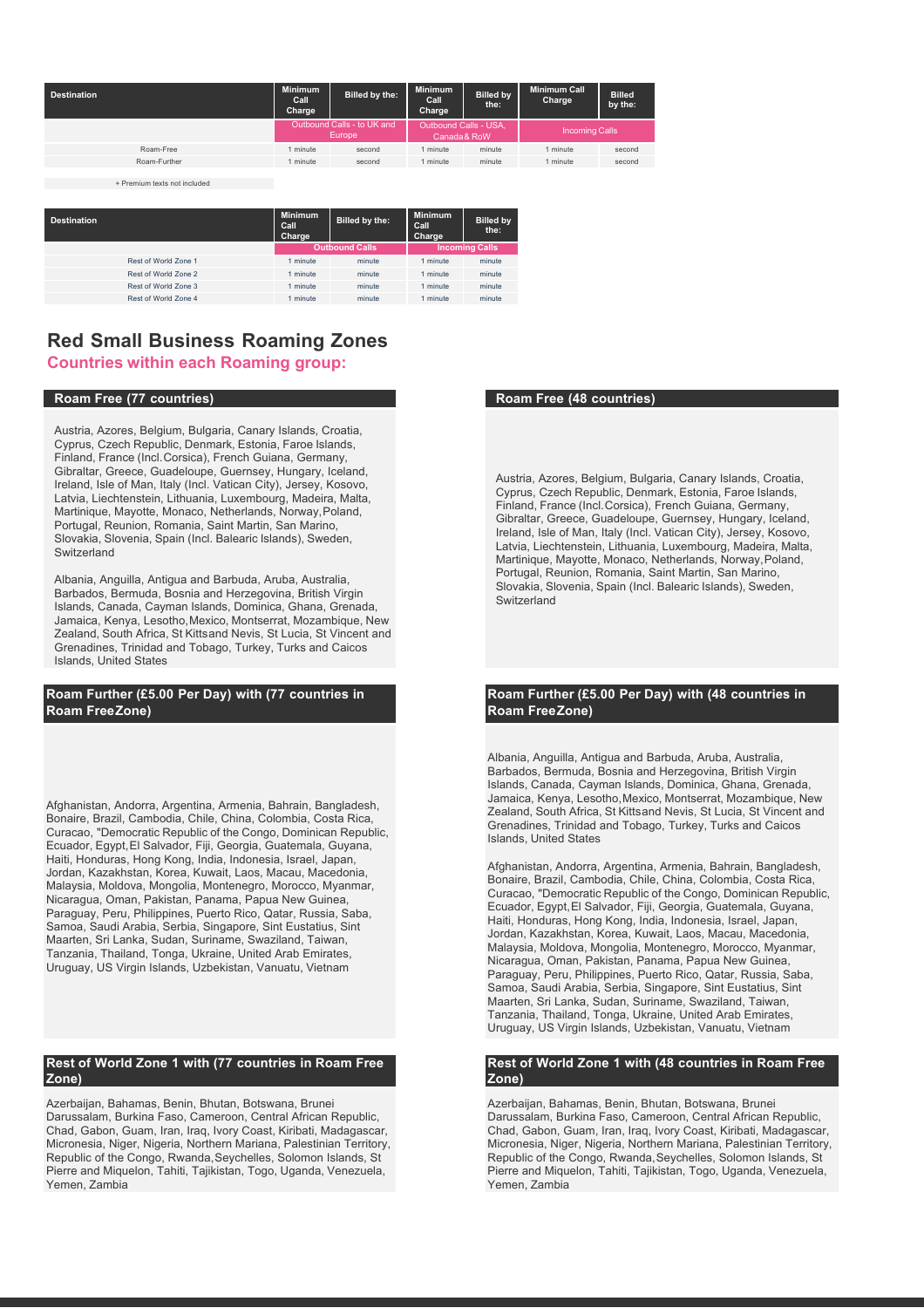#### **Rest of World Zone 2 with (77 countries in Roam Free Zone)**

Algeria, Belarus, Bolivia, Cape Verde, Gambia, Guinea, Guinea-Bissau, Kyrgyzstan, Liberia, Malawi, Mauritania, Mauritius, Senegal, Sierra Leone,Zimbabwe

### **Rest of World Zone 3 with (77 countries in Roam Free Zone)**

Burundi, Libya, Mali, Namibia, Nepal, Sao Tome and Principe, Tunisia

### **Rest of World Zone 4 with (77 countries in Roam Free Zone)**

Angola, Belize, Comoros, Cook Islands, Cuba, Djibouti, East Timor, Equatorial Guinea, Eritrea, Ethiopia, Falkland Islands, Greenland, Lebanon, Maldives, New Caledonia, Saint Helena, Somalia, Syria, Turkmenistan

#### **Currently NO Roaming Service: Currently NO Roaming Service:**

Eritrea, Kiribati, Micronesia, Northern Mariana, Somalia, St Pierre and Miquelon, Syria, Turkmenistan

### **Business Advance and VF Sharer Call Rates**

#### **Vodafone Business Advance and VF Sharer:**

#### **Standard UK** call charges **Cost performance Cost performance Cost performance minute Cost Per Call Minimum CallCharge Billed by the:** Calls to any Vodafone UK mobile, standard UK landline (starting Calls to any Vodatone UK mobile, standard UK landline (starting 17.5p 1 minute second<br>
01.02 or03) and UK voicemail Calls to other UK mobile networks 37.5p 1 minute second Calls to other UK voicemail 37.5p 1 minute second Calls to any Channel Islands and Isle of Man mobile and landline Calls to any Channel Islands and Isle of Man mobile and landline 30p 1 minute second<br>(starting01481, 01534, 01624)

| Standard UK text charges                        | Cost per<br>minute | <b>Cost Per</b><br>Call | <b>Minimum</b><br>CallCharge | Billed by the: |
|-------------------------------------------------|--------------------|-------------------------|------------------------------|----------------|
| Standard UK text messages                       |                    | 15p                     |                              | call           |
| Texts to Channel Islands or Isle of Man numbers |                    | 15 <sub>D</sub>         |                              | call           |

#### **Voice - Business Advance Value and Extra (excluding Business Advance MBB) and VF Sharer (excluding VF Sharer Data Only):**

| <b>Standard UK call charges</b>                                                                   | Cost per<br>minute | <b>Cost Per</b><br>Call | <b>Minimum</b><br>CallCharge | Billed by the: |
|---------------------------------------------------------------------------------------------------|--------------------|-------------------------|------------------------------|----------------|
| Calls to any Vodafone UK mobile, standard UK landline (starting<br>01, 02 or 03) and UK voicemail | 0 <sub>p</sub>     |                         | 1 minute                     | second         |
| Calls to other UK mobile networks                                                                 | 0 <sub>p</sub>     |                         | 1 minute                     | second         |
| Calls to other UK voicemail                                                                       | 0 <sub>p</sub>     |                         | 1 minute                     | second         |
| Video calling to any Vodafone UK mobile                                                           | 29.7 <sub>p</sub>  |                         | 1 minute                     | second         |
| Video calling to other UK mobile networks                                                         | 46.8p              |                         | 1 minute                     | second         |
| Video calling to international mobile networks within the UK                                      | 46.8p              |                         | 1 minute                     | second         |

| <b>Standard UK text charges</b> | Cost per<br>minute | <b>Cost Per</b><br>Call | <b>Minimum</b><br>CallCharge | Billed by the: |
|---------------------------------|--------------------|-------------------------|------------------------------|----------------|
| Standard UK text messages       |                    | 0 <sub>p</sub>          |                              | call           |
| Standard UK picture messages    |                    | 33.3 <sub>D</sub>       |                              | call           |
| Standard UK long text           |                    | 15p                     |                              | call           |
| Standard UK video message       |                    | 51p                     |                              | call           |

| Non-geographic call charges                                                               | Cost per<br>minute | <b>Cost Per</b><br>Call | <b>Minimum</b><br>CallCharge | Billed by the: |
|-------------------------------------------------------------------------------------------|--------------------|-------------------------|------------------------------|----------------|
| Non-geographic numbers starting 0500                                                      | 17 <sub>D</sub>    |                         | 1 minute                     | minute         |
| ACCESS CHARGE FOR: Non-geographic numbers starting 0870,<br>0871.0872.0843.0844 or 0845 # | 37.5p              |                         | 1 minute                     | minute         |
| Charity numbers starting 0800 and 0808                                                    | 0 <sub>p</sub>     |                         | 1 minute                     | minute         |
| Radio-paging services (starting 076)                                                      |                    | 42.5 <sub>D</sub>       |                              | call           |
| Personal numbering services (starting 070)                                                | 0 <sub>D</sub>     |                         | 1 minute                     | minute         |
| Call forwarding services (e.g. 07744, 07755)                                              | 30 <sub>D</sub>    |                         | 1 minute                     | minute         |
| ACCESS CHARGE FOR: Directory enquiries numbers (118<br>numbers)#                          | 37.5p              |                         | 1 minute                     | minute         |
|                                                                                           |                    |                         |                              |                |

| <b>Premium Rate call charges</b>                                                                                                                                                                     | Cost per<br>minute | <b>Cost Per</b><br>Call | <b>Minimum</b><br>CallCharge | Billed by the: |
|------------------------------------------------------------------------------------------------------------------------------------------------------------------------------------------------------|--------------------|-------------------------|------------------------------|----------------|
| ACCESS CHARGE FOR: Premium rate services (starting 09) #                                                                                                                                             | 37.5 <sub>p</sub>  |                         | 1 minute                     | minute         |
| Voice short codes. These are usually 5-7 numbers long and used<br>for TV or radio shows, competition lines and information services.<br>The service provider will let you know the cost of the call. | free to 200p       |                         | 1 minute                     | minute         |

# numbers starting 084, 087, 09 or 118, as advertised by the organisationoffering the service (such as a bank or travel agent). See premium rate calling table for call rates.

### **Rest of World Zone 2 with (48 countries in Roam Free Zone)**

Algeria, Belarus, Bolivia, Cape Verde, Gambia, Guinea, Guinea-Bissau, Kyrgyzstan, Liberia, Malawi, Mauritania, Mauritius, Senegal, Sierra Leone,Zimbabwe

# **Rest of World Zone 3 with (48 countries in Roam Free Zone)**

Burundi, Libya, Mali, Namibia, Nepal, Sao Tome and Principe, Tunisia

### **Rest of World Zone 4 with (48 countries in Roam Free Zone)**

Angola, Belize, Comoros, Cook Islands, Cuba, Djibouti, East Timor, Equatorial Guinea, Eritrea, Ethiopia, Falkland Islands, Greenland, Lebanon, Maldives, New Caledonia, Saint Helena, Somalia, Syria, Turkmenistan

Eritrea, Kiribati, Micronesia, Northern Mariana, Somalia, St Pierre and Miquelon, Syria, Turkmenistan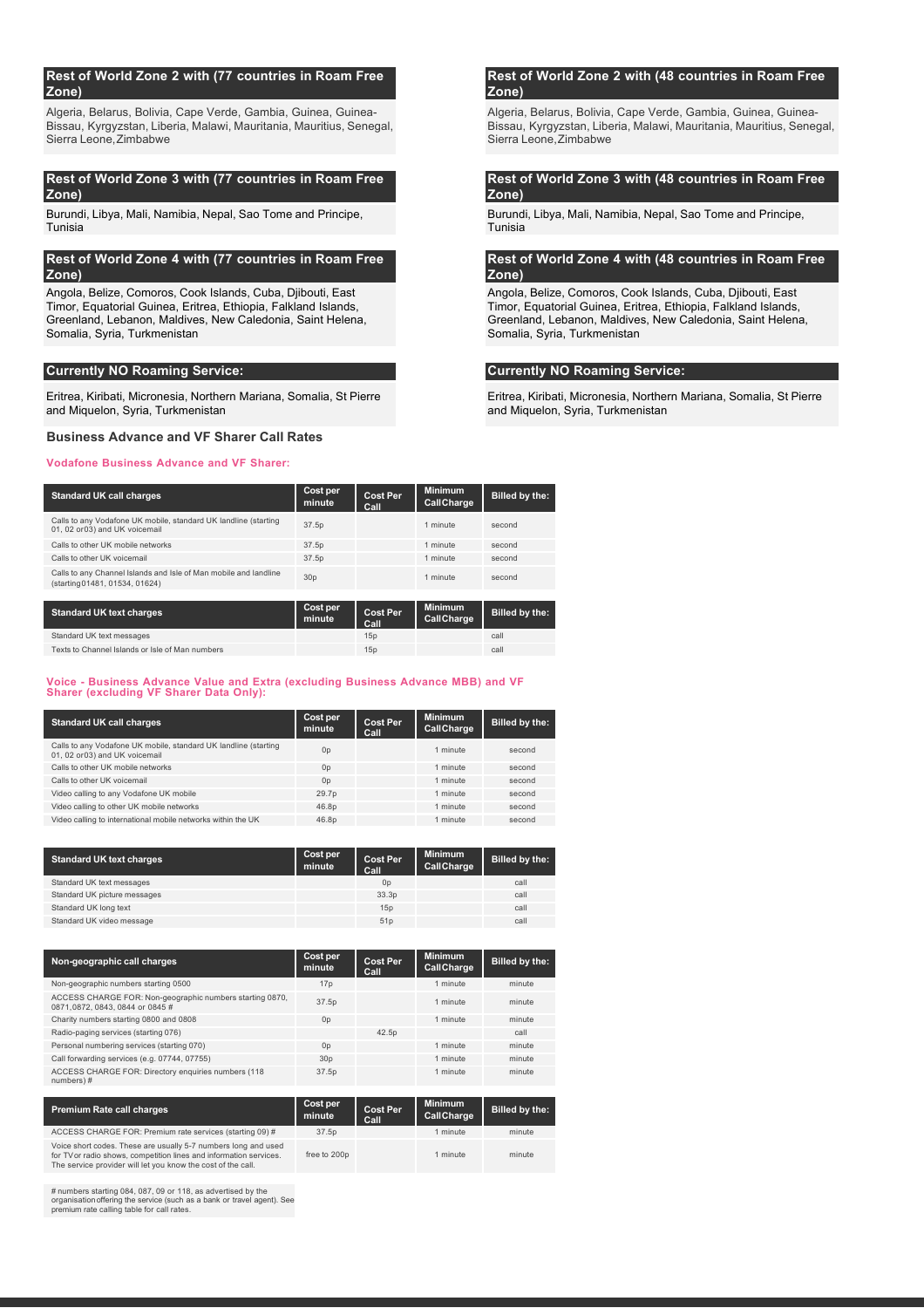### **Channel Island Calls and Texts**

| <b>Standard UK call charges</b>                                                                    | Cost<br>per<br>minut<br>e | <b>Cost Per</b><br>Call        | <b>Minimum</b><br>Call<br><b>Charge</b> | Billed by the: |
|----------------------------------------------------------------------------------------------------|---------------------------|--------------------------------|-----------------------------------------|----------------|
| Calls to any Channel Islands and Isle of Man mobile and landline<br>(starting 01481, 01534, 01624) | 30 <sub>p</sub>           |                                | 1 minute                                | second         |
|                                                                                                    |                           |                                |                                         |                |
| <b>Standard UK text charges</b>                                                                    | Cost per<br>minute        | <b>Cost Per</b><br><b>Call</b> | <b>Minimum</b><br>CallCharge            | Billed by the: |
| Texts to Channel Islands or Isle of Man numbers                                                    |                           | 15p                            |                                         | call           |

# International Calls, Texts and Video Calls from the UK applies to Voice Only and Voice + Data (excluding Business Optimiser **Data Only)**

**Countries Inclusive International Calls bundle (100, 200 or 300 minutes):within each international group:**

Countries included in the International Calls bundle<br>(100, 200or 300 minutes dependent upon price plan<br>selected).<br>Unitisation of the bundle is taken in seconds **increments.**

Austria, Belgium, Bulgaria, Canada, Canary Islands, Croatia,<br>Cyprus, Czech Republic, Denmark, Estonia, Faroe Islands, Finland,<br>France (Inc. Monaco), French Territories, Germany, Gibraltar,<br>Greece, Hungary, Iceland, Irrelan

#### **European destinations excluded from the proposition:** Channel Islands, Isle of Man

| International calls                     | Cost per<br>minute | <b>Cost Per</b><br>Call                                 | <b>Minimum</b><br>CallCharge     | <b>Billed by</b><br>the: |
|-----------------------------------------|--------------------|---------------------------------------------------------|----------------------------------|--------------------------|
| Calls to European countries from the UK | 21.51 <sub>p</sub> |                                                         | 1 minute                         | second                   |
| Calls to USA and Canada from the UK     | 17 <sub>D</sub>    |                                                         | 1 minute                         | minute                   |
| Calls to any other worldwide destinatio | 50 <sub>D</sub>    |                                                         | 1 minute                         | minute                   |
|                                         |                    |                                                         |                                  |                          |
| <b>International SMS</b>                | Cost per<br>minute | <b>Minimum</b><br><b>Cost Per</b><br>CallCharge<br>Call |                                  | Billed by the:           |
| International SMS (All Countries)       |                    | 29.17 <sub>p</sub>                                      |                                  | call                     |
|                                         |                    |                                                         |                                  |                          |
| Video calls                             | Cost per<br>minute | <b>Cost Per</b><br>Call                                 | <b>Minimum</b><br>Call<br>Charge | <b>Billed by the:</b>    |
| Video calls from the UK                 | 46.8p              |                                                         | 1 minute                         | minute                   |

**International Discount 1 - £2.50 per month**

| International calls                     | Cost per<br>minute | <b>Cost Per</b><br>Call | <b>Minimum</b><br>Call<br>Charge | Billed by the: |
|-----------------------------------------|--------------------|-------------------------|----------------------------------|----------------|
| Calls to European countries from the UK | 12p                |                         | 1 minute                         | second         |
| Calls to USA and Canada from the UK     | 12p                |                         | 1 minute                         | minute         |
| Calls to any other worldwide destinatio | 30 <sub>p</sub>    |                         | 1 minute                         | minute         |
|                                         |                    |                         |                                  |                |

#### **International Discount 2 - £3.00 per month**

| $\blacksquare$ International calls $\lq$ | Cost per<br>minute | <b>Cost Per</b><br>Call | <b>Minimum</b><br>Call<br>Charge | Billed by the: |
|------------------------------------------|--------------------|-------------------------|----------------------------------|----------------|
| Calls to European countries from the UK  | 9 <sub>D</sub>     |                         | 1 minute                         | second         |
| Calls to USA and Canada from the UK      | 9 <sub>D</sub>     |                         | 1 minute                         | minute         |
| Calls to any other worldwide destinatio  | 20 <sub>p</sub>    |                         | minute                           | minute         |
|                                          |                    |                         |                                  |                |

**International Discount 3 - £3.50 per month**

| International calls                     | Cost per<br>minute | <b>Cost Per</b><br>Call | <b>Minimum</b><br>Call<br>Charge | Billed by the: |
|-----------------------------------------|--------------------|-------------------------|----------------------------------|----------------|
| Calls to European countries from the UK | 7p                 |                         | 1 minute                         | second         |
| Calls to USA and Canada from the UK     | 7p                 |                         | 1 minute                         | minute         |
| Calls to any other worldwide destinatio | 15p                |                         | 1 minute                         | minute         |
|                                         |                    |                         |                                  |                |

### **International Discount 4 - £2.75 per month**

| International calls                     | Cost per<br>minute | <b>Cost Per</b><br>Call | <b>Minimum</b><br>Call<br>Charge | Billed by the: |
|-----------------------------------------|--------------------|-------------------------|----------------------------------|----------------|
| Calls to European countries from the UK | 10 <sub>D</sub>    |                         | 1 minute                         | second         |
| Calls to USA and Canada from the UK     | 10 <sub>D</sub>    |                         | 1 minute                         | minute         |
| Calls to any other worldwide destinatio | 25p                |                         | 1 minute                         | minute         |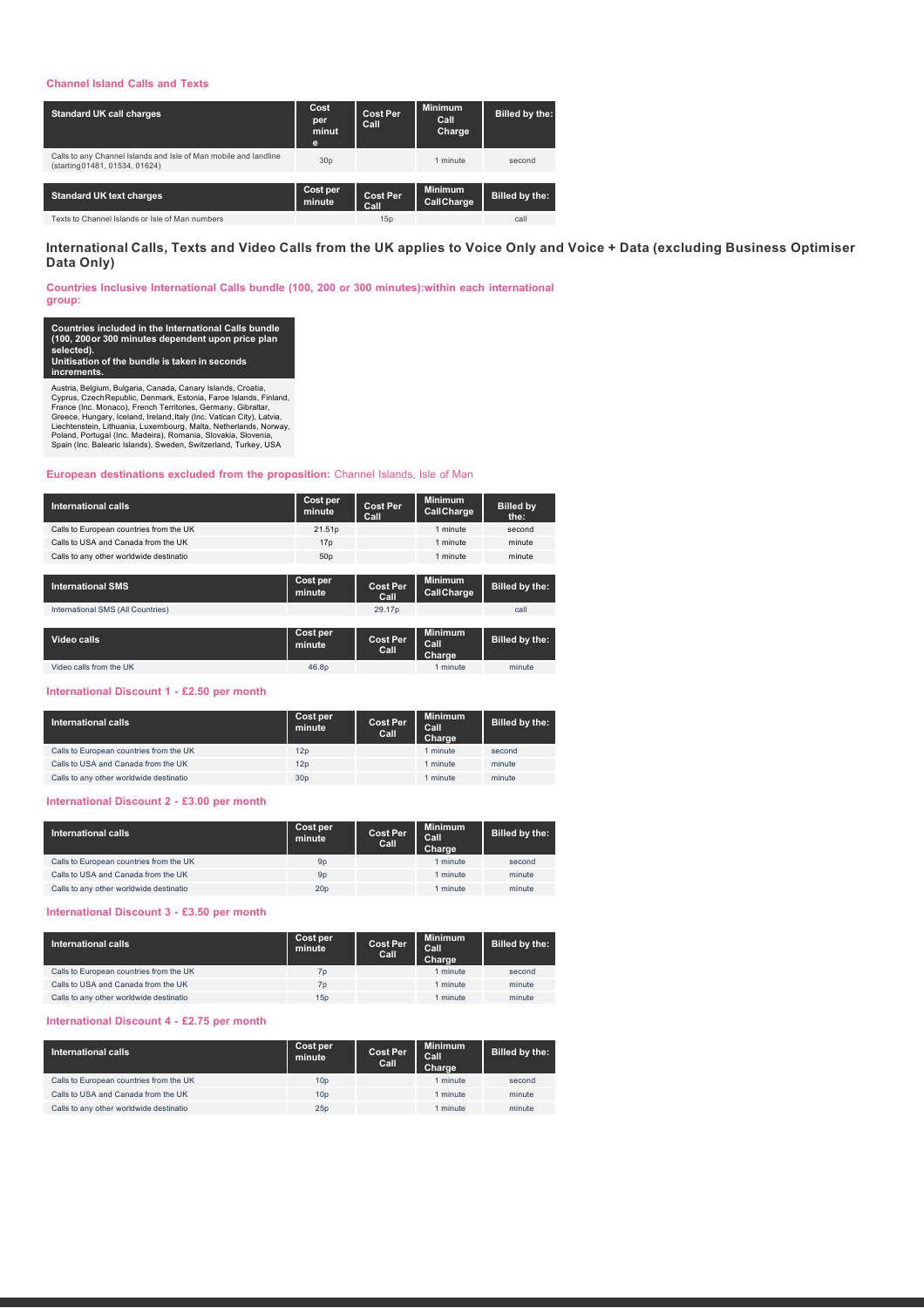#### **Countries within each international group:**

Andorra, Austria, Belgium, Bulgaria, Croatia, Cyprus (excluding<br>Turkish sector),Czech Rep, Denmark, Estonia, Faroe Islands<br>Firliand, France, Germany, Gibraltar, Greece, Hungary, Iceland,<br>Ireland (Republic of), Italy, Latvi

**USA & Canada**

USA and Canada

**Europe**

**All other countries**

All other countries

# **Travelling and Using Devices Abroad**

# **Rates for Business Advance "BASE" and VF Sharer Tariffs**

| <b>Destination</b>               | <b>Discount</b> | <b>Daily Charge</b> | <b>Making calls</b><br>inEurope<br>and back to<br>the UK | <b>Making calls</b><br><b>From Europe</b><br>to USA and<br>Canada | <b>Making</b><br>calls From<br>Europeto<br>Rest of<br>World | <b>Receiving</b><br>calls and<br>texts In<br>Europe (no<br>daily Charge<br>will apply) + | <b>Roamed SMS</b><br>in Europe<br>and back to<br>the UK | Roamed<br><b>SMSto</b><br><b>RoW</b> | Roaming<br><b>GPRS</b>                                                        |
|----------------------------------|-----------------|---------------------|----------------------------------------------------------|-------------------------------------------------------------------|-------------------------------------------------------------|------------------------------------------------------------------------------------------|---------------------------------------------------------|--------------------------------------|-------------------------------------------------------------------------------|
| Europe Zone 1                    | No Int discount | £0.00               | 0p                                                       | 17p                                                               | 50p                                                         | 0 <sub>p</sub>                                                                           | 0p                                                      | see int SMS<br>rates                 | Use UK Data<br>Bundle then<br>charged<br>£12.77 per<br>GB                     |
| Europe Zone 2                    | No Int discount | £2.50               | 0p                                                       | 17p                                                               | 50 <sub>p</sub>                                             | 0 <sub>p</sub>                                                                           | 0p                                                      | see int SMS<br>rates                 | Use UK Data<br>Bundle then<br>charged<br>£12.77 per<br>GB                     |
| Business Traveller Zone - Tier 1 | No Int discount | £5.00               | 0 <sub>p</sub>                                           | 17p                                                               | 50p                                                         | 0 <sub>p</sub>                                                                           | 0p                                                      | see int SMS<br>rates                 | Use UK Data<br>Bundle then<br>charged<br>£12.77 per<br>GB                     |
| Business Traveller Zone - Tier 2 | No Int discount | £8.00               | 0p                                                       | 17p                                                               | 50 <sub>p</sub>                                             | 0 <sub>p</sub>                                                                           | 0p                                                      | see int SMS<br>rates                 | Use UK Data<br>Bundle then<br>charged<br>£12.77 per<br>GB                     |
| Europe Zone 1                    | Int discount 1  | £0.00               | 0 <sub>p</sub>                                           | 12p                                                               | 30p                                                         | 0 <sub>p</sub>                                                                           | 0p                                                      | see int SMS<br>rates                 | Use UK Data<br>Bundle then<br>charged<br>£12.77 per<br>GB                     |
| Europe Zone 2                    | Int discount 1  | £2.50               | 0 <sub>p</sub>                                           | 12p                                                               | 30p                                                         | 0 <sub>p</sub>                                                                           | 0p                                                      | see int SMS<br>rates                 | Use UK Data<br>Bundle then<br>charged<br>£12.77 per<br>$\mathbb{G}\mathbb{B}$ |
| Business Traveller Zone - Tier 1 | Int discount 1  | £5.00               | 0 <sub>p</sub>                                           | 12p                                                               | 30 <sub>p</sub>                                             | 0p                                                                                       | 0 <sub>p</sub>                                          | see int SMS<br>rates                 | Use UK Data<br>Bundle then<br>charged<br>£12.77 per<br>GB                     |
| Business Traveller Zone - Tier 2 | Int discount 1  | £8.00               | 0 <sub>p</sub>                                           | 12p                                                               | 30p                                                         | 0p                                                                                       | 0p                                                      | see int SMS<br>rates                 | Use UK Data<br>Bundle then<br>charged<br>£12.77 per<br>GB                     |
| Europe Zone 1                    | Int discount 2  | £0.00               | 0p                                                       | 9p                                                                | 20p                                                         | 0p                                                                                       | 0p                                                      | see int SMS<br>rates                 | Use UK Data<br>Bundle then<br>charged<br>£12.77 per<br>GB                     |
| Europe Zone 2                    | Int discount 2  | £2.50               | 0p                                                       | 9p                                                                | 20p                                                         | 0 <sub>p</sub>                                                                           | 0p                                                      | see int SMS<br>rates                 | Use UK Data<br>Bundle then<br>charged<br>£12.77 per<br>GB                     |
| Business Traveller Zone - Tier 1 | Int discount 2  | £5.00               | 0p                                                       | 9p                                                                | 20p                                                         | 0p                                                                                       | 0p                                                      | see int SMS<br>rates                 | Use UK Data<br>Bundle then<br>charged<br>£12.77 per<br>GB                     |
| Business Traveller Zone - Tier 2 | Int discount 2  | £8.00               | 0 <sub>p</sub>                                           | 9p                                                                | 20p                                                         | 0 <sub>p</sub>                                                                           | 0p                                                      | see int SMS<br>rates                 | Use UK Data<br>Bundle then<br>charged<br>£12.77 per<br>GB                     |
| Europe Zone 1                    | Int discount 3  | £0.00               | 0p                                                       | 9p                                                                | 15p                                                         | 0 <sub>p</sub>                                                                           | 0p                                                      | see int SMS<br>rates                 | Use UK Data<br>Bundle then<br>charged<br>£12.77 per<br>GB                     |
| Europe Zone 2                    | Int discount 3  | £2.50               | 0 <sub>p</sub>                                           | 9p                                                                | 15p                                                         | 0 <sub>p</sub>                                                                           | 0p                                                      | see int SMS<br>rates                 | Use UK Data<br>Bundle then<br>charged<br>£12.77 per<br>GB                     |
| Business Traveller Zone - Tier 1 | Int discount 3  | £5.00               | 0 <sub>p</sub>                                           | 9p                                                                | 15p                                                         | 0 <sub>p</sub>                                                                           | 0p                                                      | see int SMS<br>rates                 | Use UK Data<br>Bundle then<br>charged<br>£12.77 per<br>GB                     |
| Business Traveller Zone - Tier 2 | Int discount 3  | £8.00               | 0 <sub>p</sub>                                           | 9p                                                                | 15p                                                         | 0 <sub>p</sub>                                                                           | 0p                                                      | see int SMS<br>rates                 | Use UK Data<br>Bundle then<br>charged<br>£12.77 per<br>GB                     |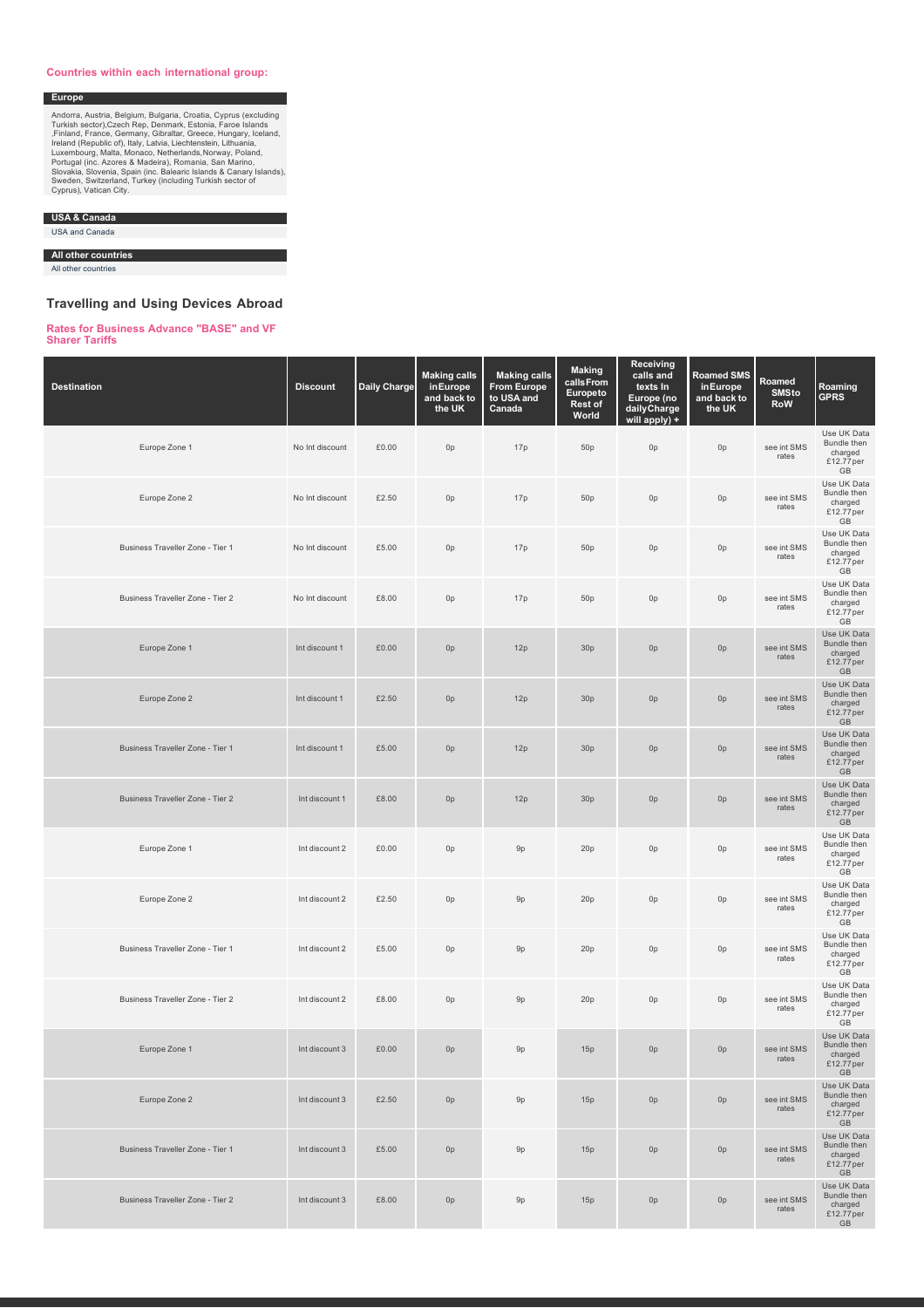| Europe Zone 1                    | Int discount 4 | £0.00 | 0p             | 9p | 25p | 0 <sub>p</sub> | 0 <sub>p</sub> | see int SMS<br>rates | Use UK Data<br>Bundle then<br>charged<br>£12.77 per<br><b>GB</b> |
|----------------------------------|----------------|-------|----------------|----|-----|----------------|----------------|----------------------|------------------------------------------------------------------|
| Europe Zone 2                    | Int discount 4 | £2.50 | 0 <sub>p</sub> | 9p | 25p | 0 <sub>p</sub> | 0 <sub>p</sub> | see int SMS<br>rates | Use UK Data<br>Bundle then<br>charged<br>£12.77 per<br><b>GB</b> |
| Business Traveller Zone - Tier 1 | Int discount 4 | £5.00 | 0 <sub>p</sub> | 9p | 25p | 0 <sub>p</sub> | 0 <sub>p</sub> | see int SMS<br>rates | Use UK Data<br>Bundle then<br>charged<br>£12.77 per<br><b>GB</b> |
| Business Traveller Zone - Tier 2 | Int discount 4 | £8.00 | 0 <sub>p</sub> | 9p | 25p | 0 <sub>p</sub> | 0 <sub>p</sub> | see int SMS<br>rates | Use UK Data<br>Bundle then<br>charged<br>£12.77 per<br><b>GB</b> |

**+ Premium texts not included**

# **Rates for Business Advance "TRAVELLER" Tariff ONLY**

| <b>Destination</b>               | <b>Discount</b> | <b>Daily Charge</b> | <b>Making calls</b><br>inEurope<br>and back to<br>the UK | <b>Making calls</b><br><b>From Europe</b><br>to USA and<br>Canada | <b>Making</b><br>calls From<br>Europeto<br>Rest of<br>World | Receiving<br>calls and<br>texts In<br>Europe (no<br>daily Charge<br>will apply) + | <b>Roamed SMS</b><br>inEurope<br>and back to<br>the UK | Roamed<br><b>SMSto RoW</b> | Roaming<br><b>GPRS</b>                                    |
|----------------------------------|-----------------|---------------------|----------------------------------------------------------|-------------------------------------------------------------------|-------------------------------------------------------------|-----------------------------------------------------------------------------------|--------------------------------------------------------|----------------------------|-----------------------------------------------------------|
| Europe Zone 1                    | No Int discount | £0.00               | 0 <sub>p</sub>                                           | 17p                                                               | 50 <sub>p</sub>                                             | 0p                                                                                | 0 <sub>p</sub>                                         | see int SMS<br>rates       | Use UK Data<br>Bundle then<br>charged<br>£12.77 per<br>GB |
| Europe Zone 2                    | No Int discount | £0.00               | 0 <sub>p</sub>                                           | 17p                                                               | 50 <sub>p</sub>                                             | 0p                                                                                | 0p                                                     | see int SMS<br>rates       | Use UK Data<br>Bundle then<br>charged<br>£12.77 per<br>GB |
| Business Traveller Zone - Tier 1 | No Int discount | £5.00               | 0 <sub>p</sub>                                           | 17p                                                               | 50 <sub>p</sub>                                             | 0p                                                                                | 0p                                                     | see int SMS<br>rates       | Use UK Data<br>Bundle then<br>charged<br>£12.77 per<br>GB |
| Business Traveller Zone - Tier 2 | No Int discount | £8.00               | 0 <sub>p</sub>                                           | 17p                                                               | 50 <sub>p</sub>                                             | 0p                                                                                | 0p                                                     | see int SMS<br>rates       | Use UK Data<br>Bundle then<br>charged<br>£12.77 per<br>GB |
| Europe Zone 1                    | Int discount 1  | £0.00               | 0 <sub>p</sub>                                           | 12p                                                               | 30p                                                         | 0 <sub>p</sub>                                                                    | 0p                                                     | see int SMS<br>rates       | Use UK Data<br>Bundle then<br>charged<br>£12.77 per<br>GB |
| Europe Zone 2                    | Int discount 1  | £0.00               | 0 <sub>p</sub>                                           | 12p                                                               | 30p                                                         | 0 <sub>p</sub>                                                                    | 0 <sub>p</sub>                                         | see int SMS<br>rates       | Use UK Data<br>Bundle then<br>charged<br>£12.77 per<br>GB |
| Business Traveller Zone - Tier 1 | Int discount 1  | £5.00               | 0 <sub>p</sub>                                           | 12p                                                               | 30p                                                         | 0 <sub>p</sub>                                                                    | 0 <sub>p</sub>                                         | see int SMS<br>rates       | Use UK Data<br>Bundle then<br>charged<br>£12.77 per<br>GB |
| Business Traveller Zone - Tier 2 | Int discount 1  | £8.00               | 0 <sub>p</sub>                                           | 12p                                                               | 30p                                                         | 0p                                                                                | 0 <sub>p</sub>                                         | see int SMS<br>rates       | Use UK Data<br>Bundle then<br>charged<br>£12.77 per<br>GB |
| Europe Zone 1                    | Int discount 2  | £0.00               | 0 <sub>p</sub>                                           | 9p                                                                | 20p                                                         | 0p                                                                                | 0p                                                     | see int SMS<br>rates       | Use UK Data<br>Bundle then<br>charged<br>£12.77 per<br>GB |
| Europe Zone 2                    | Int discount 2  | £0.00               | 0 <sub>p</sub>                                           | 9p                                                                | 20p                                                         | 0p                                                                                | 0p                                                     | see int SMS<br>rates       | Use UK Data<br>Bundle then<br>charged<br>£12.77 per<br>GB |
| Business Traveller Zone - Tier 1 | Int discount 2  | £5.00               | 0p                                                       | 9p                                                                | 20p                                                         | 0p                                                                                | 0 <sub>p</sub>                                         | see int SMS<br>rates       | Use UK Data<br>Bundle then<br>charged<br>£12.77 per<br>GB |
| Business Traveller Zone - Tier 2 | Int discount 2  | £8.00               | 0p                                                       | 9p                                                                | 20p                                                         | 0p                                                                                | 0 <sub>p</sub>                                         | see int SMS<br>rates       | Use UK Data<br>Bundle then<br>charged<br>£12.77 per<br>GB |
| Europe Zone 1                    | Int discount 3  | £0.00               | 0 <sub>p</sub>                                           | 7p                                                                | 15p                                                         | 0 <sub>p</sub>                                                                    | 0 <sub>p</sub>                                         | see int SMS<br>rates       | Use UK Data<br>Bundle then<br>cnarged<br>$£12.77$ per GB  |
| Europe Zone 2                    | Int discount 3  | £0.00               | 0 <sub>p</sub>                                           | 7p                                                                | 15p                                                         | 0 <sub>p</sub>                                                                    | 0p                                                     | see int SMS<br>rates       | Use UK Data<br>Bundle then<br>charged<br>£12.77 per<br>GB |
| Business Traveller Zone - Tier 1 | Int discount 3  | £5.00               | 0 <sub>p</sub>                                           | 7p                                                                | 15p                                                         | 0 <sub>p</sub>                                                                    | 0p                                                     | see int SMS<br>rates       | Use UK Data<br>Bundle then<br>charged<br>£12.77 per<br>GB |
| Business Traveller Zone - Tier 2 | Int discount 3  | £8.00               | 0 <sub>p</sub>                                           | 7p                                                                | 15p                                                         | 0 <sub>p</sub>                                                                    | 0 <sub>p</sub>                                         | see int SMS<br>rates       | Use UK Data<br>Bundle then<br>charged<br>£12.77 per<br>GB |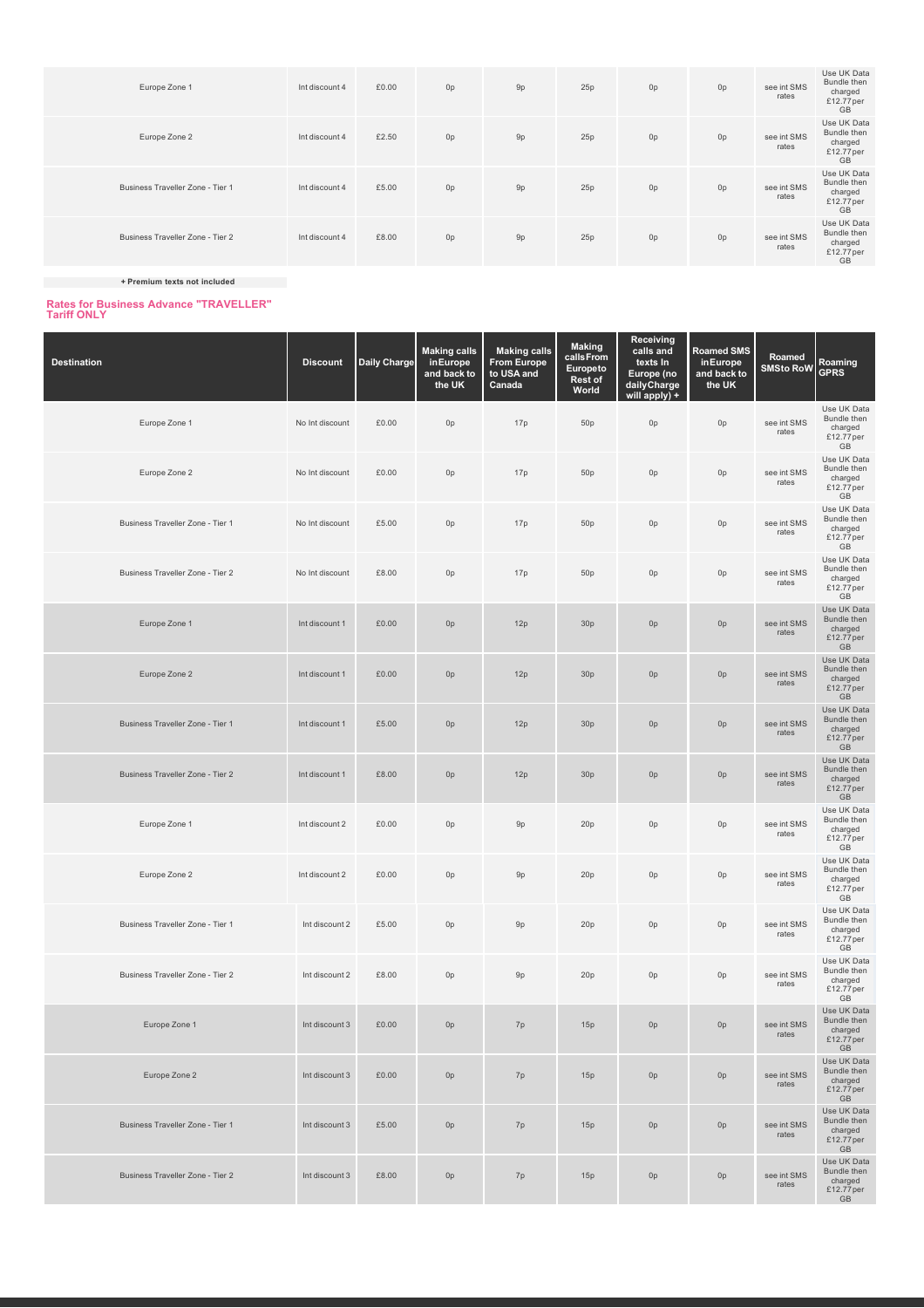| Europe Zone 1                    | Int discount 4 | £0.00 | 0p             | 10 <sub>p</sub> | 25p | 0p | 0 <sub>p</sub> | see int SMS<br>rates | Use UK Data<br>Bundle then<br>charged<br>£12.77 per<br><b>GB</b> |
|----------------------------------|----------------|-------|----------------|-----------------|-----|----|----------------|----------------------|------------------------------------------------------------------|
| Europe Zone 2                    | Int discount 4 | £0.00 | 0 <sub>p</sub> | 10 <sub>p</sub> | 25p | 0p | 0 <sub>p</sub> | see int SMS<br>rates | Use UK Data<br>Bundle then<br>charged<br>£12.77per<br><b>GB</b>  |
| Business Traveller Zone - Tier 1 | Int discount 4 | £5.00 | 0 <sub>p</sub> | 10 <sub>p</sub> | 25p | 0p | 0 <sub>p</sub> | see int SMS<br>rates | Use UK Data<br>Bundle then<br>charged<br>£12.77 per<br><b>GB</b> |
| Business Traveller Zone - Tier 2 | Int discount 4 | £8.00 | 0 <sub>p</sub> | 10 <sub>p</sub> | 25p | 0p | 0 <sub>p</sub> | see int SMS<br>rates | Use UK Data<br>Bundle then<br>charged<br>£12.77 per<br>GB        |

**+ Premium texts not included**

# **Rates for Business Advance "BASE" and "TRAVELLER" and VF Sharer Tariffs**

| <b>Destination</b>   | <b>Discount</b>                 | <b>Daily</b><br>Charge | <b>Making calls</b><br>in Country<br>and back to<br>the UK | <b>Making calls</b><br>toother<br>Country | Receivin<br>gCalls | Roamed<br><b>SMS</b> | Roamed<br><b>MMS</b> | Roamin<br>gGPRS                                                              |
|----------------------|---------------------------------|------------------------|------------------------------------------------------------|-------------------------------------------|--------------------|----------------------|----------------------|------------------------------------------------------------------------------|
| Rest of World Zone 1 | No Roam<br>discount             | £0.00                  | 140p                                                       | 179p                                      | 100 <sub>p</sub>   | 35p                  | 37p                  | £3 per MB<br>for the first<br>5MB.<br>£15 per<br>5MB<br>thereafter           |
| Rest of World Zone 2 | No Roam<br>discount             | £0.00                  | 200p                                                       | 200p                                      | 150p               | 50 <sub>p</sub>      | 37p                  | £6 per MB<br>for the first 5<br>Mb, then £30<br>per 5MB<br>thereafter        |
| Rest of World Zone 1 | Roam discount<br>$\overline{1}$ | £0.00                  | 115p                                                       | 145p                                      | 90 <sub>p</sub>    | 28p                  | 37p                  | £2.50 per MB<br>for the first<br>5MB, £12.50<br>per5MB<br>thereafter         |
| Rest of World Zone 2 | Roam discount<br>$\mathbf{1}$   | £0.00                  | 200p                                                       | 200p                                      | 150p               | 50 <sub>p</sub>      | 37p                  | £6 per MB<br>for the first 5<br>Mb, then £30<br>per 5MB<br>thereafter        |
| Rest of World Zone 1 | Roam discount<br>$\overline{2}$ | £0.00                  | 100 <sub>p</sub>                                           | 125p                                      | 75p                | 25p                  | 37p                  | £2 per MB<br>for the first 5<br>Mb, then £10<br>per 5MB<br>thereafter        |
| Rest of World Zone 2 | Roam discount<br>$\overline{2}$ | £0.00                  | 200p                                                       | 200 <sub>p</sub>                          | 150p               | 50 <sub>p</sub>      | 37p                  | £6 per MB<br>for the first 5<br>Mb, then £30<br>per 5MB<br>thereafter        |
| Rest of World Zone 1 | Roam discount<br>$\mathbf{3}$   | £0.00                  | 90 <sub>p</sub>                                            | 110 <sub>p</sub>                          | 60p                | 20 <sub>p</sub>      | 37p                  | £1.50 per MB<br>for the first 5<br>Mb, then<br>£7.50per<br>5MB<br>thereafter |
| Rest of World Zone 2 | Roam discount<br>$\mathbf{3}$   | £0.00                  | 200p                                                       | 200p                                      | 150p               | 50p                  | 37p                  | £6 per MB<br>for the first 5<br>Mb, then £30<br>per 5MB<br>thereafter        |

| <b>Destination</b>             | <b>Minimum</b><br><b>Call Charge</b> | <b>Billed by</b><br>the: | <b>Minimum</b><br>Call<br>Charge      | <b>Billed by</b><br>the: | <b>Minimum</b><br><b>Call Charge</b> | <b>Billed by</b><br>the: |
|--------------------------------|--------------------------------------|--------------------------|---------------------------------------|--------------------------|--------------------------------------|--------------------------|
|                                | Outbound Calls - to UK<br>andEurope  |                          | Outbound Calls - USA,<br>Canada & RoW |                          | <b>Incoming Calls</b>                |                          |
| Europe Zone 1                  | 1 minute                             | second                   | minute                                | minute                   | I minute                             | second                   |
| Europe Zone 2                  | 1 minute                             | second                   | minute                                | minute                   | I minute                             | second                   |
| <b>Business Traveller Zone</b> | 1 minute                             | second                   | minute                                | minute                   | I minute                             | second                   |

+ Premium texts not included

\*\* Call rates reduce in line with rates for International Discounts 1, 2, 3 and 4

| <b>Destination</b>   | <b>Minimum</b><br><b>Call Charge</b> | <b>Billed by</b><br>the: | <b>Minimum</b><br><b>Call</b><br>Charge | <b>Billed by</b><br>the: |
|----------------------|--------------------------------------|--------------------------|-----------------------------------------|--------------------------|
|                      |                                      | Outbound Calls           | <b>Incoming Calls</b>                   |                          |
| Rest of World Zone 1 | minute                               | minute                   | minute                                  | minute                   |
| Rest of World Zone 2 | minute                               | minute                   | I minute                                | minute                   |

#### **Countries within each Roaming group:**

# **Europe Zone 1 (£0.00 Per Day)**

Azores, Austria, Belgium, Bulgaria, Canary Islands, Croatia,<br>Cyprus, Czech Republic, Denmark, Estonia, Finland, France (Inc.<br>Corsica), French Guiana, Germany, Gibraltar, Greece, Guadeloupe,<br>Hungary, Iceland, Italy (Inc.<br>Va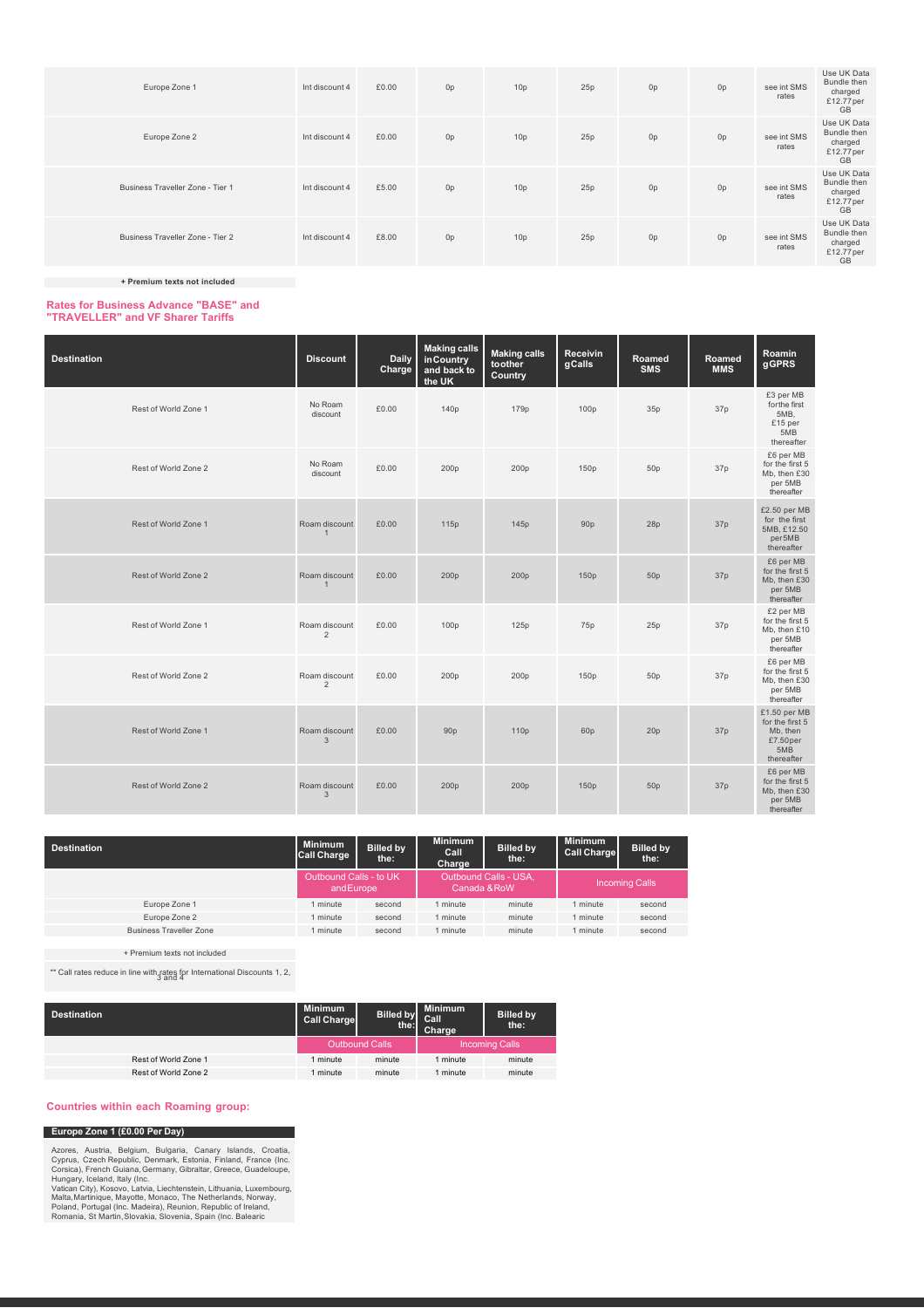### **Business Traveller Tier 1 (£5.00 Per Day)**

USA, Canada, Australia, New Zealand, South Africa, China, Hong Kong,India, Israel, Japan, Qatar, United Arab Emirates

#### **Business Traveller Tier 2 (£8.00 Per Day)**

Singapore, Taiwan, Thailand, Afghanistan, Albania, Anguilla, Antigua and Barbuda, Argentina, Armenia, Aruba, Bahrain, Bangladesh, Barbados, Bermuda, Bonaire, Bosnia and<br>Herzegovina, Brazil, British Virgin Islands, Cambodia, Cayman<br>Islands, Chile, Colombia, Costa Rica, Curacao, Democratic Republic<br>of the Congo, Dominica, Dominican Republic Mongolia, Montenegro, Montserrat, Morocco, Mozambique,<br>Myanmar, Nicaragua, Oman, Pakistan, Panama, Papua New<br>Guinea, Paraguay, Peru, Philippines, Puerto Rico, Russia, Saba,<br>Samoa, Saudi Arabia, Serbia, Sint Eustatius, Sint Islands, Vanuatu, Vietnam, Andorra, Laos, Uzbekistan

### **Business Traveller (£5.00 Per Day)**

USA, Canada, Australia, New Zealand, South Africa, Singapore, Taiwan, Thailand, Afghanistan, Albania, Anguilla, Antigua and<br>Barbuda, Argentina, Armenia, Aruba, Bahrain, Bangladesh,<br>Barbados, Bermuda, Bonaire, Bosnianan Her Guinea, Paraguay, Peru, Philippines, Puerto Rico, Qatar, Russia, Saba, Samoa, Saudi Arabia, Serbia, Sinta Lama, Sinta Manten, Sri<br>Saba, Samoa, Saudi Arabia, Serbia, Sint Eustatius, Sint Maraten, Sri<br>Lanka, St Kitts and Nev

#### **Rest of World Zone 1**

Algeria, Angola, Azerbaijan, Bahamas, Belarus, Benin, Bolivia,

Botswana,<br>Brunei Darussalam, Burkina Faso, Cameroon, Cape Verde, Central<br>African Republic, Chad, East Timor, Falkland Islands, Gabon,<br>Gambia, Guam, Guinea, Guinea-Bissau, Iran, Iraq, Ivory Coast,<br>Kyrgyzstan, Liberia, Malaw

#### **Rest of World Zone 2**

Belize, Bhutan, Burundi, Comoros, Cook Islands, Cuba, Djibouti, EquatorialGuinea, Ethiopia, Greenland, Lebanon, Libya, Madagascar, Maldives, Sao Tome and Principe, Solomon Islands, Aerospace and Maritime

#### **Currently NO Roaming Service:**

Eritrea, Kiribati, Micronesia, Northern Mariana, Somalia, St Pierre and Miquelon, Syria, Turkmenistan

#### **Vodafone Ireland Plus**

| <b>Term</b>                                                                                                                                                                                         | Charge                                                                                                                                  |
|-----------------------------------------------------------------------------------------------------------------------------------------------------------------------------------------------------|-----------------------------------------------------------------------------------------------------------------------------------------|
| Monthly                                                                                                                                                                                             | Vodafone Ireland Plus is 30 day rolling extra for £4.17 extra a<br>month.                                                               |
|                                                                                                                                                                                                     |                                                                                                                                         |
| Roaming                                                                                                                                                                                             | <b>Rates</b>                                                                                                                            |
| Data, SMS, MMS in RoI, Calls to RoI & back to the UK                                                                                                                                                | Domestic (UK) minutes, texts and data allowance from the price plan. If<br>the                                                          |
|                                                                                                                                                                                                     | domestic allowance is used up while roaming then the standard UK<br>out ofbundles rates apply.                                          |
| Calls to European countries                                                                                                                                                                         | Standard International rates for calls from the UK to Europe                                                                            |
| Calls to Channel Islands and the Isle of Man                                                                                                                                                        | Standard rates for calls from the UK to Channel Islands & Isle of<br>Man                                                                |
| Calls to Rest of World                                                                                                                                                                              | Standard International rates for calls from the UK to Rest of the<br>World                                                              |
|                                                                                                                                                                                                     |                                                                                                                                         |
| International                                                                                                                                                                                       | <b>Rates</b>                                                                                                                            |
| Calls, SMS to Rol                                                                                                                                                                                   | Calls and texts from the UK to ROI are charged at the domestic<br>rate.                                                                 |
| Others                                                                                                                                                                                              | Calls to international numbers (countries outside the Republic of<br>Ireland and UK) will be taken off any remaining international call |
|                                                                                                                                                                                                     | bundle allowance for customers who've signed up for this extra.                                                                         |
|                                                                                                                                                                                                     |                                                                                                                                         |
| Included in VF Ireland Plus                                                                                                                                                                         | <b>Not Included</b>                                                                                                                     |
| All-inclusive minutes, text and data allowances from the UK price                                                                                                                                   |                                                                                                                                         |
| planwhen in ROI                                                                                                                                                                                     | Inclusive entertainment packs                                                                                                           |
| Calls and texts to ROI from ROI and UK are charged at domestic rate                                                                                                                                 | Picture messages                                                                                                                        |
| No charge to receive calls or texts in ROI                                                                                                                                                          | Calls to premium rate or non-geographic numbers                                                                                         |
|                                                                                                                                                                                                     |                                                                                                                                         |
| Compatible with Vodafone Business Traveller (customers with both<br>propositions will use Ireland Plus while roaming in ROI and<br>Business Traveller while roaming in other Europe zone countries) | Discounted rates in any country other than ROI                                                                                          |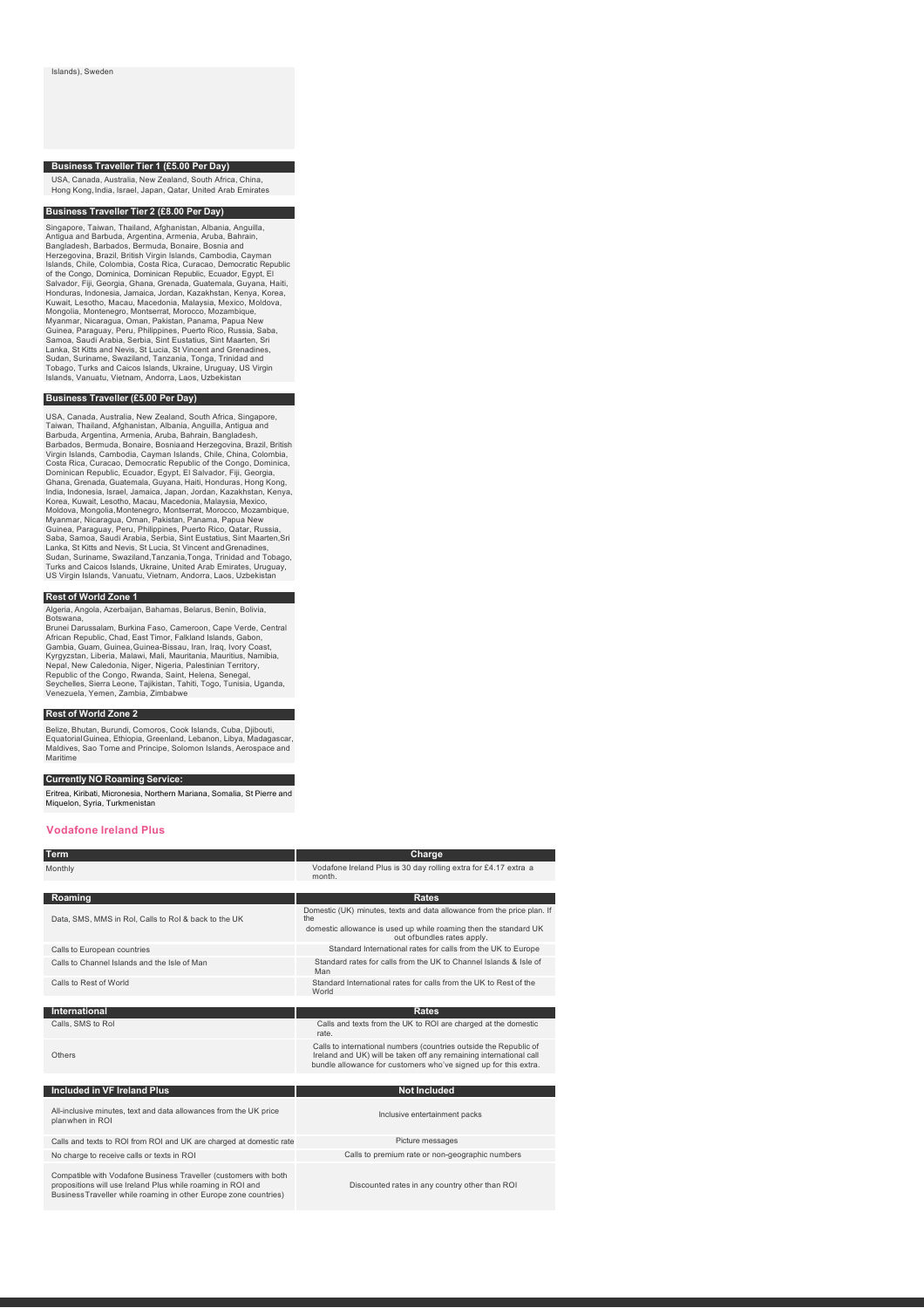Data Test Drive

# **Business Advance and VF Sharer Roaming Zones**

# **Countries within each Roaming group:**

# **Europe Zone 1 (£0.00 Per Day)**

Azores, Austria, Belgium, Bulgaria, Canary Islands, Croatia, Cyprus, Czech Republic, Denmark, Estonia, Finland,France (Inc. Corsica), French Guiana, Germany, Gibraltar, Greece, Guadeloupe, Hungary, Iceland, Italy (Inc. Vatican City), Kosovo, Latvia, Liechtenstein, Lithuania, Luxembourg, Malta, Martinique, Mayotte, Monaco, The Netherlands, Norway, Poland, Portugal (Inc. Madeira), Reunion, Republic of Ireland, Romania, St Martin, Slovakia, Slovenia, Spain (Inc. Balearic Islands), Sweden

# **Business Traveller Tier 1 (£5.00 Per Day)**

USA, Canada, Australia, New Zealand, South Africa, China, Hong Kong, India, Israel, Japan, Qatar, United Arab Emirates

# **Business Traveller Tier 2 (£8.00 Per Day)**

Singapore, Taiwan, Thailand, Afghanistan, Albania, Anguilla, Antigua and Barbuda, Argentina, Armenia, Aruba, Bahrain, Bangladesh, Barbados, Bermuda, Bonaire, Bosnia and Herzegovina, Brazil, British Virgin Islands, Cambodia, Cayman Islands, Chile, Colombia, Costa Rica, Curacao, Democratic Republic of the Congo, Dominica, Dominican Republic, Ecuador, Egypt, El Salvador, Fiji, Georgia, Ghana, Grenada, Guatemala, Guyana,Haiti, Honduras, Indonesia, Jamaica, Jordan, Kazakhstan, Kenya, Korea, Kuwait, Lesotho, Macau, Macedonia, Malaysia, Mexico, Moldova, Mongolia, Montenegro, Montserrat, Morocco, Mozambique, Myanmar, Nicaragua, Oman, Pakistan, Panama, Papua New Guinea, Paraguay, Peru, Philippines, Puerto Rico, Russia, Saba, Samoa, Saudi Arabia, Serbia, Sint Eustatius, Sint Maarten, Sri Lanka, St Kitts and Nevis, St Lucia, St Vincent and Grenadines, Sudan, Suriname, Swaziland, Tanzania, Tonga, Trinidad and Tobago, Turks and Caicos Islands, Ukraine, Uruguay, US Virgin Islands, Vanuatu, Vietnam, Andorra, Laos, Uzbekistan

# **Business Traveller (£5.00 Per Day)**

USA, Canada, Australia, New Zealand, South Africa, Singapore, Taiwan, Thailand, Afghanistan, Albania, Anguilla, Antigua and Barbuda, Argentina, Armenia, Aruba, Bahrain, Bangladesh, Barbados, Bermuda, Bonaire, Bosnia and Herzegovina, Brazil, British Virgin Islands, Cambodia, Cayman Islands, Chile, China, Colombia, Costa Rica, Curacao, Democratic Republic of the Congo, Dominica, Dominican Republic, Ecuador, Egypt, El Salvador, Fiji, Georgia, Ghana, Grenada, Guatemala, Guyana, Haiti, Honduras, Hong Kong, India, Indonesia, Israel, Jamaica, Japan, Jordan, Kazakhstan, Kenya, Korea, Kuwait, Lesotho, Macau, Macedonia, Malaysia, Mexico, Moldova, Mongolia, Montenegro, Montserrat, Morocco, Mozambique, Myanmar, Nicaragua, Oman, Pakistan, Panama, Papua New Guinea, Paraguay, Peru, Philippines, Puerto Rico, Qatar, Russia, Saba, Samoa, Saudi Arabia, Serbia, Sint Eustatius, Sint Maarten,Sri Lanka, St Kitts and Nevis, St Lucia, St Vincent and Grenadines, Sudan, Suriname, Swaziland,Tanzania,Tonga, Trinidad and Tobago, Turks and Caicos Islands, Ukraine, United Arab Emirates, Uruguay, US Virgin Islands, Vanuatu, Vietnam, Andorra, Laos, Uzbekistan

# **Rest of World Zone 1**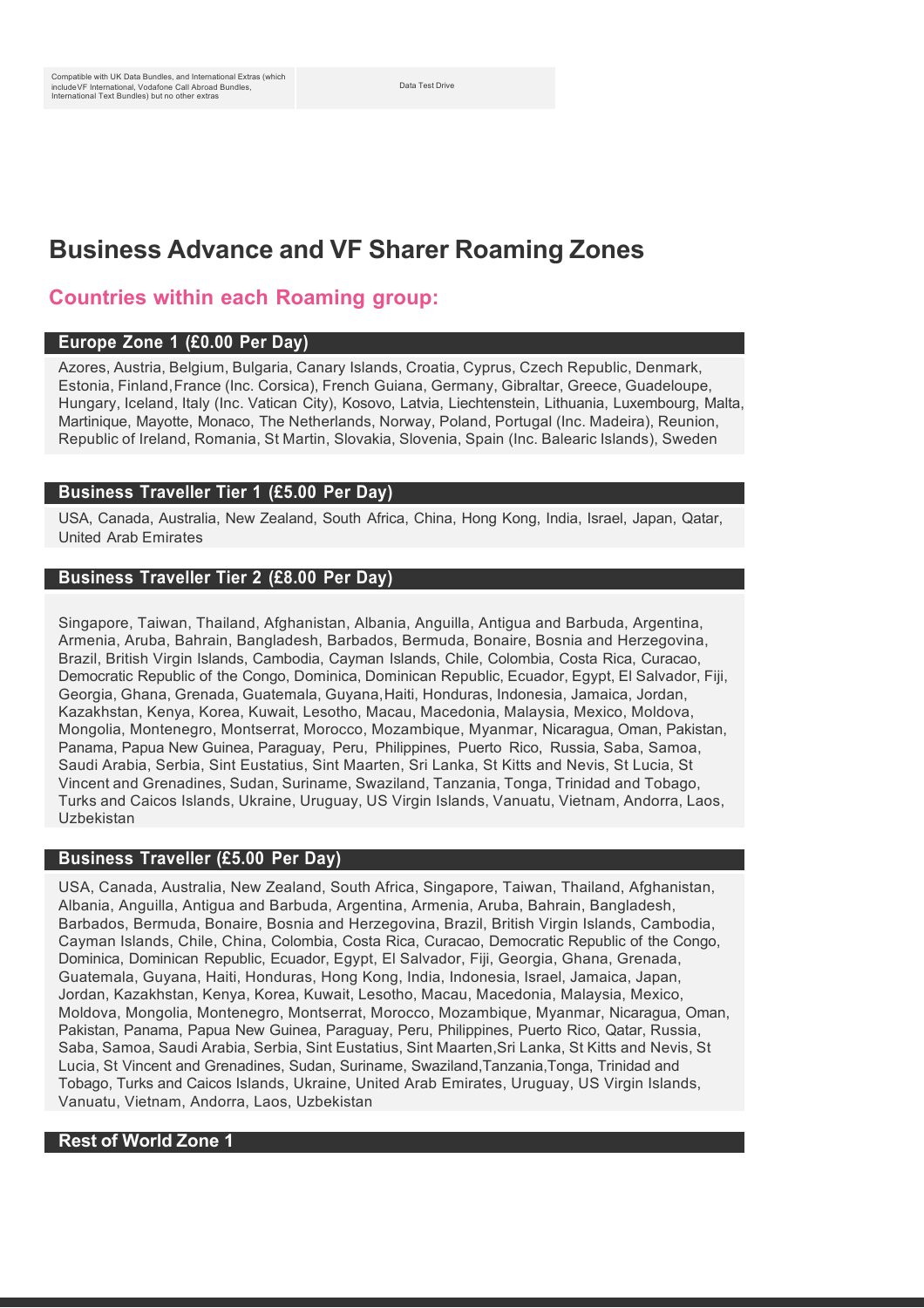Algeria, Angola, Azerbaijan, Bahamas, Belarus, Benin, Bolivia, Botswana, Brunei Darussalam, Burkina Faso, Cameroon, Cape Verde, Central African Republic, Chad, East Timor, Falkland Islands, Gabon, Gambia, Guam, Guinea, Guinea-Bissau, Iran, Iraq, Ivory Coast, Kyrgyzstan, Liberia, Malawi, Mali, Mauritania, Mauritius, Namibia, Nepal, New Caledonia, Niger, Nigeria, Palestinian Territory, Republic of the Congo, Rwanda, Saint, Helena, Senegal, Seychelles, Sierra Leone, Tajikistan, Tahiti, Togo, Tunisia, Uganda, Venezuela, Yemen, Zambia, Zimbabwe

# **Rest of World Zone 2**

Belize, Bhutan, Burundi, Comoros, Cook Islands, Cuba, Djibouti, Equatorial Guinea, Ethiopia, Greenland, Lebanon, Libya, Madagascar, Maldives, Sao Tome and Principe, Solomon Islands, Aerospace and Maritime

# **Currently NO Roaming Service:**

Eritrea, Kiribati, Micronesia, Northern Mariana, Somalia, St Pierre and Miquelon, Syria, Turkmenistan

# **Premium Rate Calling table (all tariffs)**

| <b>Premium</b><br>Rate<br>Chargegroup | Cost<br>per<br>minute | Cost<br><b>PerCall</b> | <b>Minimum</b><br>Call<br><b>Charge</b> | <b>Billed</b><br>bythe: | <b>Applies to:</b> |
|---------------------------------------|-----------------------|------------------------|-----------------------------------------|-------------------------|--------------------|
| Premium-SC001                         | 0.000 <sub>p</sub>    | 0.000 <sub>p</sub>     | 1 second                                | second                  | whole call         |
| Premium-SC002                         | 0.833p                | 0.000p                 | 1 second                                | second                  | whole call         |
| Premium-SC003                         | 1.666p                | 0.000p                 | 1 second                                | second                  | whole call         |
| Premium-SC004                         | 2.500p                | 0.000p                 | 1 second                                | second                  | whole call         |
| Premium-SC005                         | 3.333p                | 0.000 <sub>p</sub>     | 1 second                                | second                  | whole call         |
| Premium-SC006                         | 4.166p                | 0.000p                 | 1 second                                | second                  | whole call         |
| Premium-SC007                         | 5.000p                | 0.000p                 | 1 second                                | second                  | whole call         |
| Premium-SC008                         | 5.833p                | 0.000 <sub>p</sub>     | 1 second                                | second                  | whole call         |
| Premium-SC009                         | 6.666p                | 0.000p                 | 1 second                                | second                  | whole call         |
| Premium-SC010                         | 7.500p                | 0.000p                 | 1 second                                | second                  | whole call         |
| Premium-SC011                         | 8.333p                | 0.000p                 | 1 second                                | second                  | whole call         |
| Premium-SC012                         | 9.166p                | 0.000p                 | 1 second                                | second                  | whole call         |
| Premium-SC013                         | 10.000p               | 0.000p                 | 1 second                                | second                  | whole call         |
| Premium-SC014                         | 10.833p               | 0.000p                 | 1 second                                | second                  | whole call         |
| Premium-SC015                         | 12.500p               | 0.000p                 | 1 second                                | second                  | whole call         |
| Premium-SC016                         | 16.666p               | 0.000p                 | 1 second                                | second                  | whole call         |
| Premium-SC017                         | 20.833p               | 0.000p                 | 1 second                                | second                  | whole call         |
| Premium-SC018                         | 25.000p               | 0.000p                 | 1 second                                | second                  | whole call         |
| Premium-SC019                         | 29.166p               | 0.000p                 | 1 second                                | second                  | whole call         |
| Premium-SC020                         | 30.000p               | 0.000p                 | 1 second                                | second                  | whole call         |
| Premium-SC021                         | 33.333p               | 0.000p                 | 1 second                                | second                  | whole call         |
| Premium-SC022                         | 37.500p               | 0.000p                 | 1 second                                | second                  | whole call         |
| Premium-SC023                         | 38.333p               | 0.000p                 | 1 second                                | second                  | whole call         |
| Premium-SC024                         | 41.666p               | 0.000p                 | 1 second                                | second                  | whole call         |
| Premium-SC025                         | 45.833p               | 0.000 <sub>p</sub>     | 1 second                                | second                  | whole call         |
| Premium-SC026                         | 50.000p               | 0.000p                 | 1 second                                | second                  | whole call         |
| Premium-SC027                         | 54.166p               | 0.000 <sub>p</sub>     | 1 second                                | second                  | whole call         |
| Premium-SC028                         | 58.333p               | 0.000p                 | 1 second                                | second                  | whole call         |
| Premium-SC029                         | 62.500p               | 0.000 <sub>p</sub>     | 1 second                                | second                  | whole call         |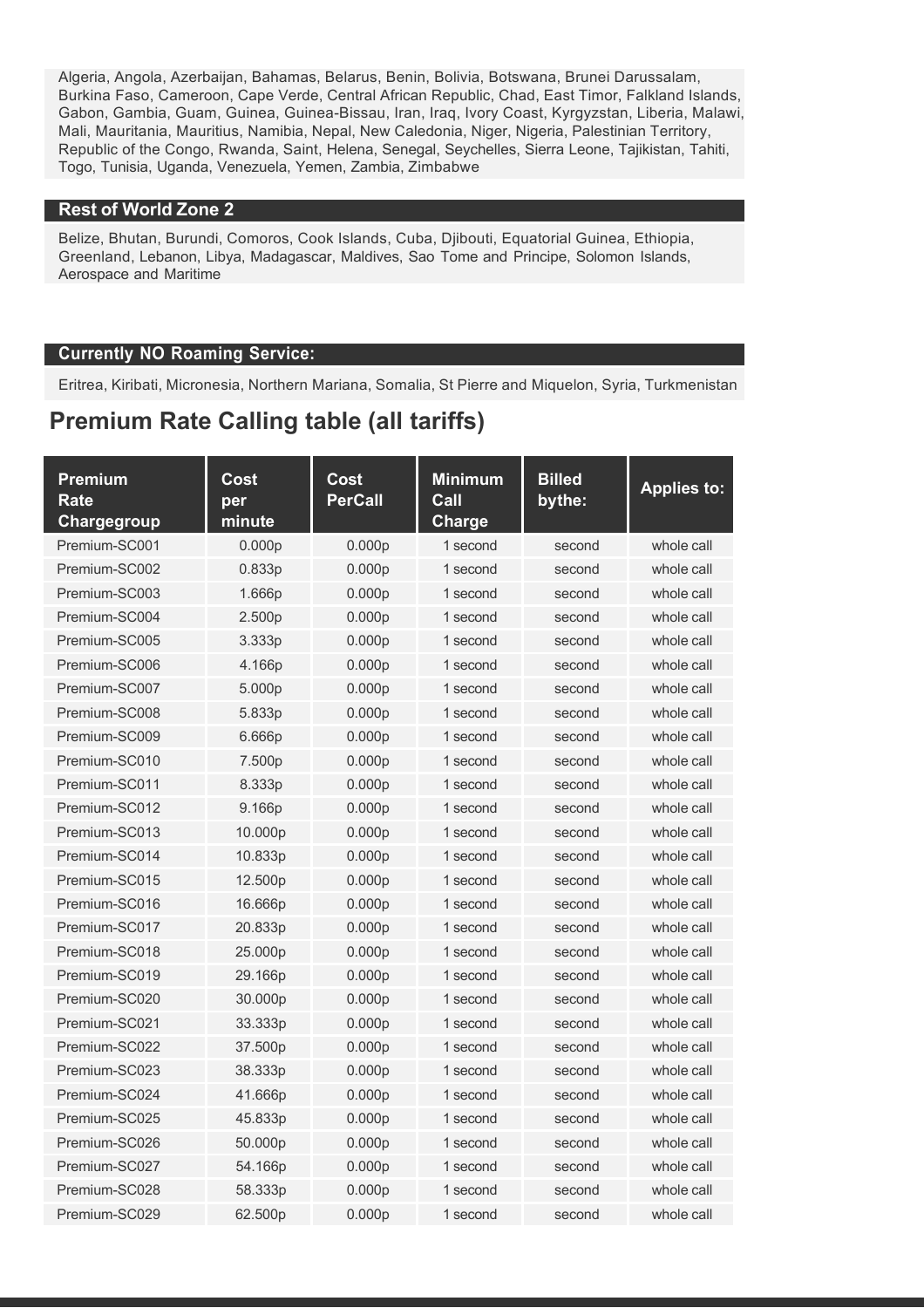| Premium-SC030 | 66.666p            | 0.000p             | 1 second | second | whole call         |
|---------------|--------------------|--------------------|----------|--------|--------------------|
| Premium-SC031 | 75.000p            | 0.000p             | 1 second | second | whole call         |
| Premium-SC032 | 79.166p            | 0.000p             | 1 second | second | whole call         |
| Premium-SC033 | 82.500p            | 0.000 <sub>p</sub> | 1 second | second | whole call         |
| Premium-SC034 | 83.333p            | 0.000p             | 1 second | second | whole call         |
| Premium-SC035 | 91.666p            | 0.000p             | 1 second | second | whole call         |
| Premium-SC036 | 100.000p           | 0.000p             | 1 second | second | whole call         |
| Premium-SC037 | 120.833p           | 0.000p             | 1 second | second | whole call         |
| Premium-SC038 | 125.000p           | 0.000p             | 1 second | second | whole call         |
| Premium-SC039 | 129.166p           | 0.000p             | 1 second | second | whole call         |
| Premium-SC040 | 150.000p           | 0.000p             | 1 second | second | whole call         |
| Premium-SC041 | 166.666p           | 0.000p             | 1 second | second | whole call         |
| Premium-SC042 | 183.333p           | 0.000p             | 1 second | second | whole call         |
| Premium-SC043 | 208.333p           | 0.000 <sub>p</sub> | 1 second | second | whole call         |
| Premium-SC044 | 250.000p           | 0.000p             | 1 second | second | whole call         |
| Premium-SC045 | 300.000p           | 0.000p             | 1 second | second | whole call         |
| Premium-SC046 | 0.000p             | 4.100p             | 1 second | call   | whole call         |
| Premium-SC047 | 0.000p             | 8.300p             | 1 second | call   | whole call         |
| Premium-SC048 | 0.000p             | 12.500p            | 1 second | call   | whole call         |
| Premium-SC049 | 0.000 <sub>p</sub> | 20.800p            | 1 second | call   | whole call         |
| Premium-SC050 | 0.000 <sub>p</sub> | 25.000p            | 1 second | call   | whole call         |
| Premium-SC051 | 0.000p             | 29.100p            | 1 second | call   | whole call         |
| Premium-SC052 | 0.000p             | 33.300p            | 1 second | call   | whole call         |
| Premium-SC053 | 0.000 <sub>p</sub> | 40.000p            | 1 second | call   | whole call         |
| Premium-SC054 | 0.000 <sub>p</sub> | 41.600p            | 1 second | call   | whole call         |
| Premium-SC055 | 0.000 <sub>p</sub> | 58.300p            | 1 second | call   | whole call         |
| Premium-SC056 | 0.000 <sub>p</sub> | 62.500p            | 1 second | call   | whole call         |
| Premium-SC057 | 0.000 <sub>p</sub> | 83.300p            | 1 second | call   | whole call         |
| Premium-SC058 | 0.000p             | 120,800p           | 1 second | call   | whole call         |
| Premium-SC059 | 0.000p             | 125.000p           | 1 second | call   | whole call         |
| Premium-SC060 | 0.000p             | 166.600p           | 1 second | call   | whole call         |
| Premium-SC061 | 0.000p             | 208.300p           | 1 second | call   | whole call         |
| Premium-SC062 | 0.000p             | 250.000p           | 1 second | call   | whole call         |
| Premium-SC063 | 0.000p             | 333.300p           | 1 second | call   | whole call         |
| Premium-SC064 | 0.000p             | 416.600p           | 1 second | call   | whole call         |
| Premium-SC065 | 0.000p             | 500.000p           | 1 second | call   | whole call         |
| Premium-SC066 | 129.166p           | 64.100p            | 64.100p  | second | whole call         |
| Premium-SC067 | 20.833p            | 66.600p            | 66.600p  | second | whole call         |
| Premium-SC068 | 202.500p           | 0.000p             | 1 second | second | whole call         |
| Premium-SC069 | 8.300p             | 291.600p           | 291.600p | second | whole call         |
| Premium-SC070 | 0.000p             | 202.500p           | 202.500p | second | first 60 seconds   |
| Premium-SC070 | 202.500p           | 0.000p             | 202.500p | second | from 60<br>seconds |
| Premium-SC071 | 0.000p             | 478.300p           | 478.300p | second | first 60 seconds   |
| Premium-SC071 | 249.166p           | 0.000p             | 478.300p | second | from 60<br>seconds |
| Premium-SC072 | 0.000p             | 581.600p           | 581.600p | second | first 60 seconds   |
| Premium-SC072 | 290.833p           | 0.000p             | 581.600p | second | from 60<br>seconds |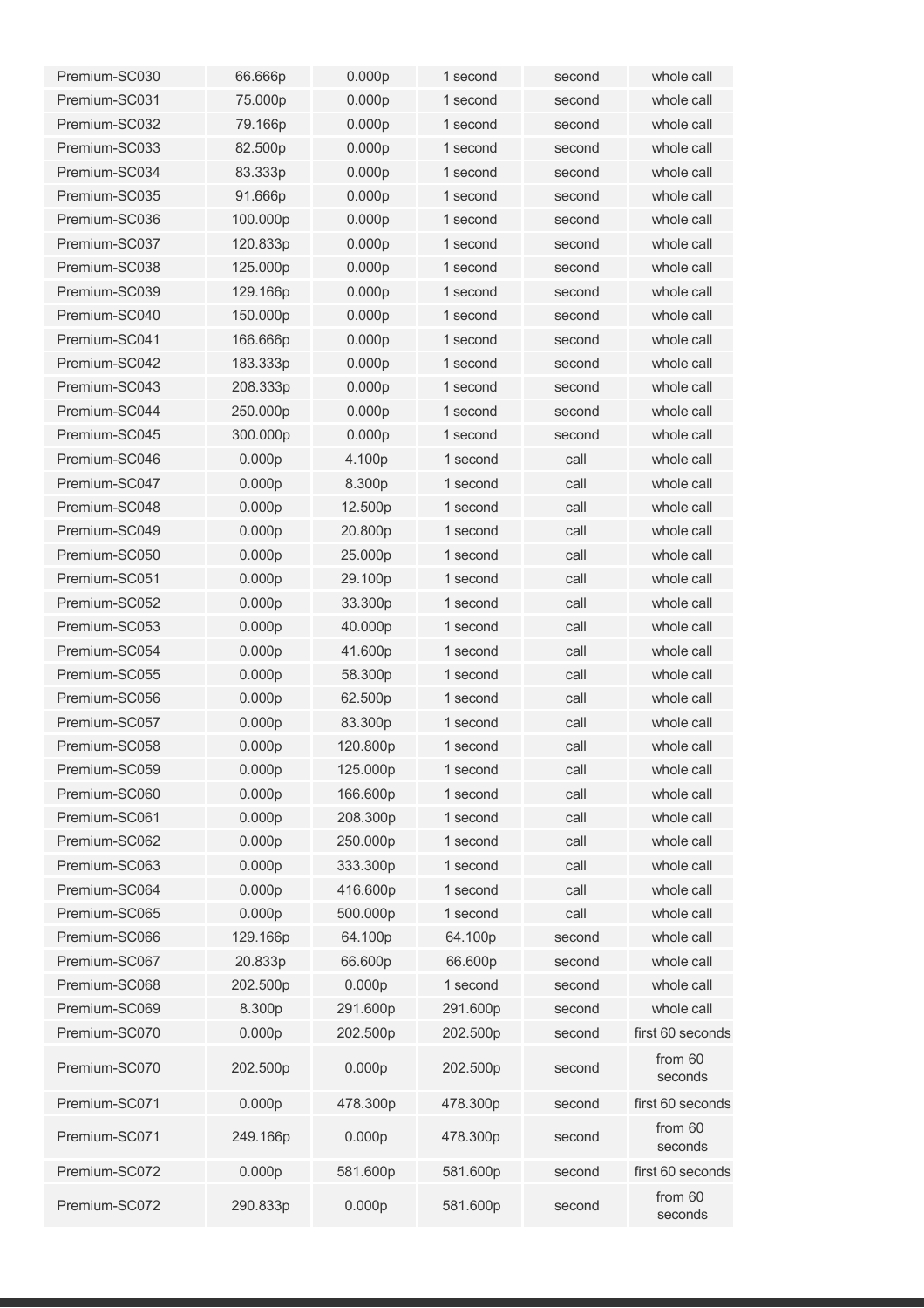| Premium-SC073 | 0.000p   | 0.000p             | 0.000 <sub>p</sub> | second | first 60 seconds   |
|---------------|----------|--------------------|--------------------|--------|--------------------|
| Premium-SC073 | 208.333p | 0.000 <sub>p</sub> | 0.000 <sub>p</sub> | second | from 60<br>seconds |
| Premium-SC074 | 0.000p   | 4.100p             | 4.100p             | second | first 60 seconds   |
| Premium-SC074 | 4.166p   | 0.000p             | 4.100p             | second | from 60<br>seconds |
| Premium-SC075 | 0.000p   | 8.300p             | 8.300p             | second | first 60 seconds   |
| Premium-SC075 | 8.333p   | 0.000 <sub>p</sub> | 8.300p             | second | from 60<br>seconds |
| Premium-SC076 | 0.000p   | 33.300p            | 33.300p            | second | first 60 seconds   |
| Premium-SC076 | 33.333p  | 0.000 <sub>p</sub> | 33.300p            | second | from 60<br>seconds |
| Premium-SC077 | 0.000p   | 58.300p            | 58.300p            | second | first 60 seconds   |
| Premium-SC077 | 58.333p  | 0.000p             | 58.300p            | second | from 60<br>seconds |
| Premium-SC078 | 0.000p   | 125.000p           | 125.000p           | second | first 60 seconds   |
| Premium-SC078 | 125.000p | 0.000p             | 125.000p           | second | from 60<br>seconds |
| Premium-SC079 | 0.000p   | 166.600p           | 166.600p           | second | first 60 seconds   |
| Premium-SC079 | 166.666p | 0.000 <sub>p</sub> | 166.600p           | second | from 60<br>seconds |
| Premium-SC080 | 0.000p   | 370.800p           | 370.800p           | second | first 60 seconds   |
| Premium-SC080 | 214.166p | 0.000p             | 370.800p           | second | from 60<br>seconds |
| Premium-SC081 | 15.000p  | 0.000p             | 1 second           | second | whole call         |
| Premium-SC082 | 18.333p  | 0.000p             | 1 second           | second | whole call         |
| Premium-SC083 | 291.666p | 0.000 <sub>p</sub> | 1 second           | second | whole call         |
| Premium-SC084 | 62.500p  | 208.300p           | 208.300p           | second | whole call         |
| Premium-SC085 | 82.500p  | 216.600p           | 216.600p           | second | whole call         |
| Premium-SC086 | 65.000p  | 229.100p           | 229.100p           | second | whole call         |
| Premium-SC087 | 0.000p   | 250.000p           | 250.000p           | second | first 60 seconds   |
| Premium-SC087 | 108.333p | 0.000p             | 250.000p           | second | from 60<br>seconds |
| Premium-SC088 | 0.000p   | 304.100p           | 1 second           | call   | whole call         |
| Premium-SC089 | 0.000p   | 998.300p           | 998.300p           | second | first 60 seconds   |
| Premium-SC089 | 499.166p | 0.000p             | 998.300p           | second | from 60<br>seconds |
| Premium-SC090 | 0.000p   | 1165.000<br>p      | 1165.000<br>p      | second | first 60 seconds   |
| Premium-SC090 | 582.500p | 0.000 <sub>p</sub> | 1165.000<br>p      | second | from 60<br>seconds |
| Premium-SC091 | 0.000p   | 1331.600<br>p      | 1331.600<br>p      | second | first 60 seconds   |
| Premium-SC091 | 665.833p | 0.000p             | 1331.600<br>p      | second | from 60<br>seconds |
| Premium-SC092 | 0.000p   | 5.800p             | 5.800p             | second | first 60 seconds   |
| Premium-SC092 | 5.833p   | 0.000p             | 5.800p             | second | from 60<br>seconds |
| Premium-SC093 | 0.000p   | 10.800p            | 10.800p            | second | first 60 seconds   |
| Premium-SC093 | 10.833p  | 0.000p             | 10.800p            | second | from 60<br>seconds |